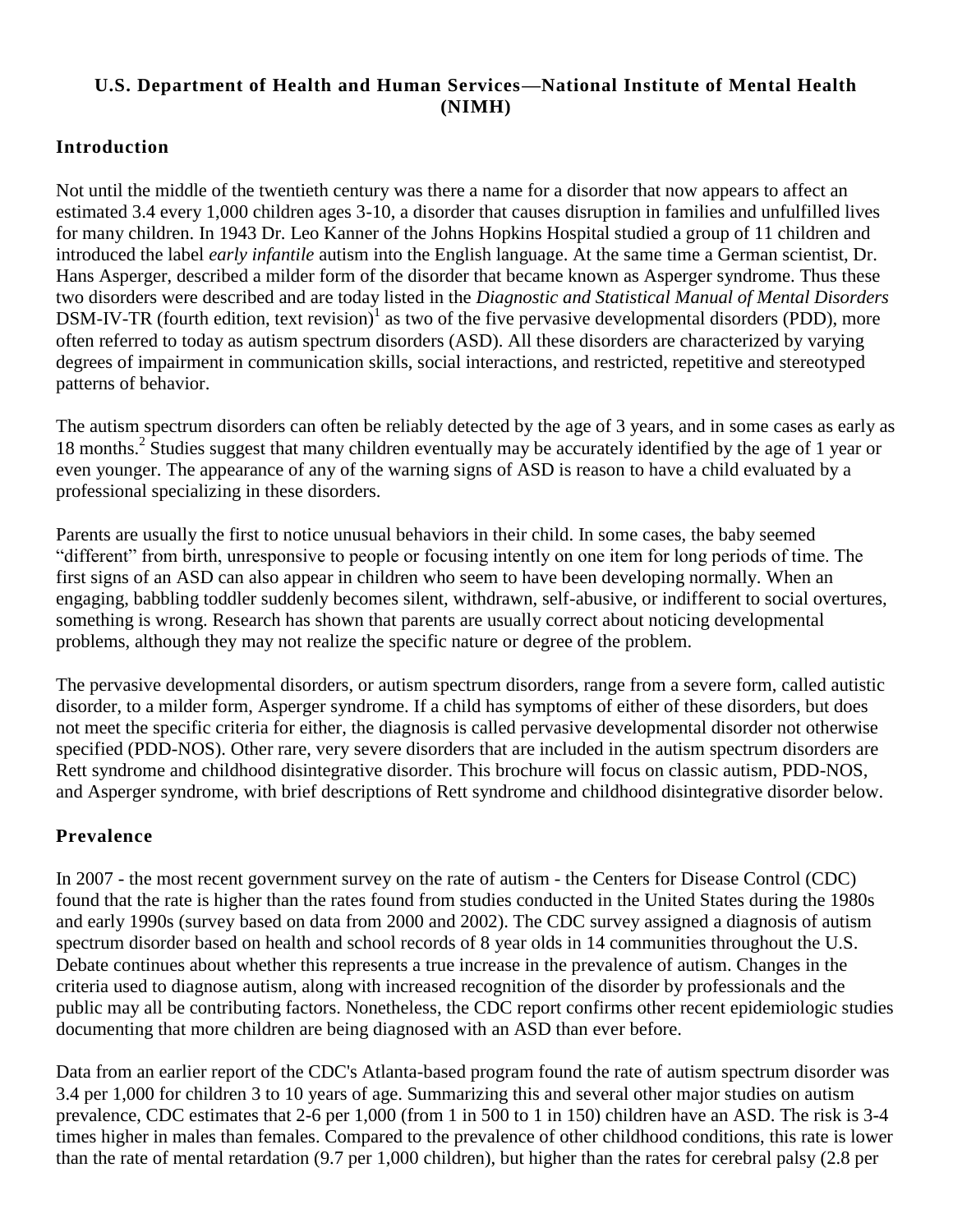1,000 children), hearing loss (1.1 per 1,000 children), and vision impairment (0.9 per 1,000 children).3 The CDC notes that these studies do not provide a national estimate.

For additional data, please visit the [autism section of the CDC Web site.](http://www.cdc.gov/ncbddd/autism/)

## **Rare Autism Spectrum Disorders**

### **Rett Syndrome**

Rett syndrome is relatively rare, affecting almost exclusively females, one out of 10,000 to 15,000. After a period of normal development, sometime between 6 and 18 months, autism-like symptoms begin to appear. The little girl's mental and social development regresses—she no longer responds to her parents and pulls away from any social contact. If she has been talking, she stops; she cannot control her feet; she wrings her hands. Some of the problems associated with Rett syndrome can be treated. Physical, occupational, and speech therapy can help with problems of coordination, movement, and speech.

Scientists sponsored by the National Institute of Child Health and Human Development have discovered that a mutation in the sequence of a single gene can cause Rett syndrome. This discovery may help doctors slow or stop the progress of the syndrome. It may also lead to methods of screening for Rett syndrome, thus enabling doctors to start treating these children much sooner, and improving the quality of life these children experience.\*

## **Childhood Disintegrative Disorder**

Very few children who have an autism spectrum disorder (ASD) diagnosis meet the criteria for childhood disintegrative disorder (CDD). An estimate based on four surveys of ASD found fewer than two children per 100,000 with ASD could be classified as having CDD. This suggests that CDD is a very rare form of ASD. It has a strong male preponderance.\*\* Symptoms may appear by age 2, but the average age of onset is between 3 and 4 years. Until this time, the child has age-appropriate skills in communication and social relationships. The long period of normal development before regression helps differentiate CDD from Rett syndrome.

The loss of such skills as vocabulary are more dramatic in CDD than they are in classical autism. The diagnosis requires extensive and pronounced losses involving motor, language, and social skills.\*\*\* CDD is also accompanied by loss of bowel and bladder control and oftentimes seizures and a very low IQ.

\**Rett syndrome*. NIH Publication No. 01-4960. Rockville, MD: National Institute of Child Health and Human Development, 2001. Available at<http://www.nichd.nih.gov/publications/pubskey.cfm?from=autism>

\*\*Fombonne, E. Prevalence of childhood disintegrative disorder. *Autism*, 2002; 6(2): 149-157.

\*\*\*Volkmar RM and Rutter M. Childhood disintegrative disorder: Results of the DSM-IV autism field trial. *Journal of the American Academy of Child and Adolescent Psychiatry*, 1995; 34: 1092-1095.

### **What Are the Autism Spectrum Disorders?**

The autism spectrum disorders are more common in the pediatric population than are some better known disorders such as diabetes, spinal bifida, or Down syndrome.<sup>2</sup> A recent study of a U.S. metropolitan area estimated that 3.4 of every  $1,000$  children 3-10 years old had autism.<sup>3</sup> The earlier the disorder is diagnosed, the sooner the child can be helped through treatment interventions. Pediatricians, family physicians, daycare providers, teachers, and parents may initially dismiss signs of ASD, optimistically thinking the child is just a little slow and will "catch up."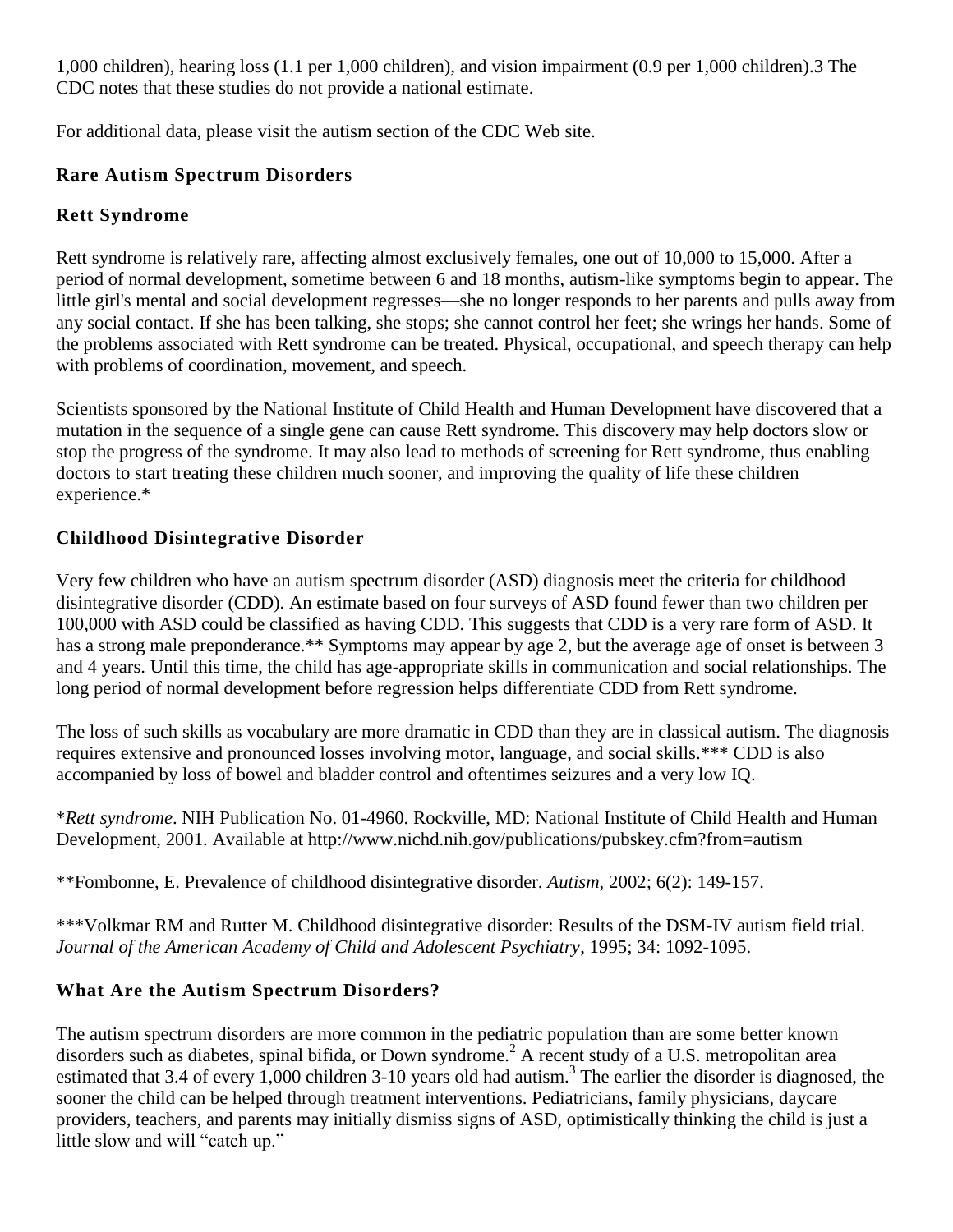All children with ASD demonstrate deficits in 1) social interaction, 2) verbal and nonverbal communication, and 3) repetitive behaviors or interests. In addition, they will often have unusual responses to sensory experiences, such as certain sounds or the way objects look. Each of these symptoms runs the gamut from mild to severe. They will present in each individual child differently. For instance, a child may have little trouble learning to read but exhibit extremely poor social interaction. Each child will display communication, social, and behavioral patterns that are individual but fit into the overall diagnosis of ASD.

Children with ASD do not follow the typical patterns of child development. In some children, hints of future problems may be apparent from birth. In most cases, the problems in communication and social skills become more noticeable as the child lags further behind other children the same age. Some other children start off well enough. Oftentimes between 12 and 36 months old, the differences in the way they react to people and other unusual behaviors become apparent. Some parents report the change as being sudden, and that their children start to reject people, act strangely, and lose language and social skills they had previously acquired. In other cases, there is a plateau, or leveling, of progress so that the difference between the child with autism and other children the same age becomes more noticeable.

ASD is defined by a certain set of behaviors that can range from the very mild to the severe. The following possible indicators of ASD were identified on the Public Health Training Network Webcast, *Autism Among Us*. 4

### **Possible Indicators of Autism Spectrum Disorders**

- Does not babble, point, or make meaningful gestures by 1 year of age
- Does not speak one word by 16 months
- Does not combine two words by 2 years
- Does not respond to name
- Loses language or social skills

### **Some Other Indicators**

- Poor eye contact
- Doesn't seem to know how to play with toys
- Excessively lines up toys or other objects
- Is attached to one particular toy or object
- Doesn't smile
- At times seems to be hearing impaired

### **Social Symptoms**

From the start, typically developing infants are social beings. Early in life, they gaze at people, turn toward voices, grasp a finger, and even smile.

In contrast, most children with ASD seem to have tremendous difficulty learning to engage in the give-and-take of everyday human interaction. Even in the first few months of life, many do not interact and they avoid eye contact. They seem indifferent to other people, and often seem to prefer being alone. They may resist attention or passively accept hugs and cuddling. Later, they seldom seek comfort or respond to parents' displays of anger or affection in a typical way. Research has suggested that although children with ASD are attached to their parents, their expression of this attachment is unusual and difficult to "read." To parents, it may seem as if their child is not attached at all. Parents who looked forward to the joys of cuddling, teaching, and playing with their child may feel crushed by this lack of the expected and typical attachment behavior.

Children with ASD also are slower in learning to interpret what others are thinking and feeling. Subtle social cues—whether a smile, a wink, or a grimace—may have little meaning. To a child who misses these cues,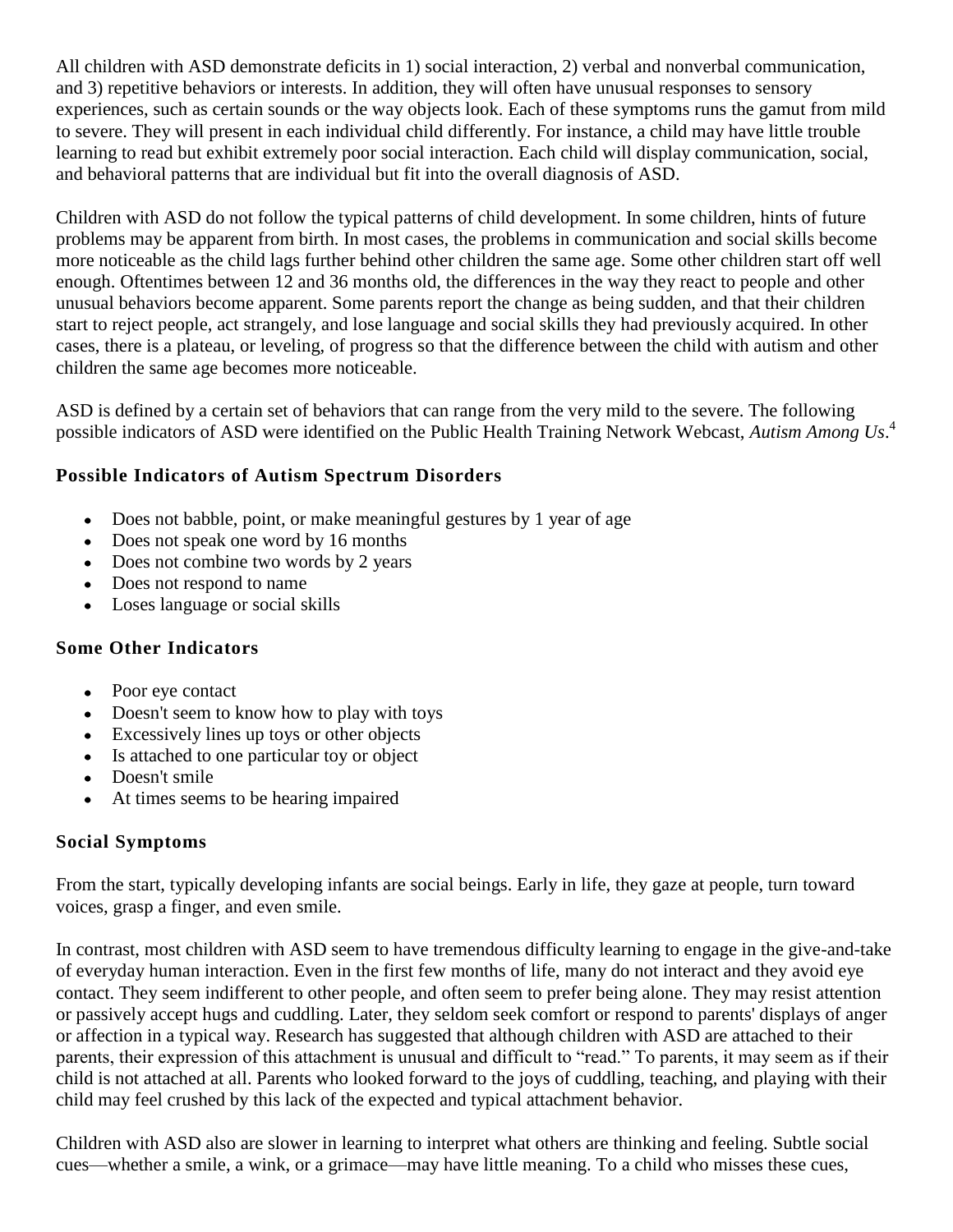"Come here" always means the same thing, whether the speaker is smiling and extending her arms for a hug or frowning and planting her fists on her hips. Without the ability to interpret gestures and facial expressions, the social world may seem bewildering. To compound the problem, people with ASD have difficulty seeing things from another person's perspective. Most 5-year-olds understand that other people have different information, feelings, and goals than they have. A person with ASD may lack such understanding. This inability leaves them unable to predict or understand other people's actions.

Although not universal, it is common for people with ASD also to have difficulty regulating their emotions. This can take the form of "immature" behavior such as crying in class or verbal outbursts that seem inappropriate to those around them. The individual with ASD might also be disruptive and physically aggressive at times, making social relationships still more difficult. They have a tendency to "lose control," particularly when they're in a strange or overwhelming environment, or when angry and frustrated. They may at times break things, attack others, or hurt themselves. In their frustration, some bang their heads, pull their hair, or bite their arms.

#### **Communication Difficulties**

By age 3, most children have passed predictable milestones on the path to learning language; one of the earliest is babbling. By the first birthday, a typical toddler says words, turns when he hears his name, points when he wants a toy, and when offered something distasteful, makes it clear that the answer is "no."

Some children diagnosed with ASD remain mute throughout their lives. Some infants who later show signs of ASD coo and babble during the first few months of life, but they soon stop. Others may be delayed, developing language as late as age 5 to 9. Some children may learn to use communication systems such as pictures or sign language.

Those who do speak often use language in unusual ways. They seem unable to combine words into meaningful sentences. Some speak only single words, while others repeat the same phrase over and over. Some ASD children parrot what they hear, a condition called *echolalia*. Although many children with no ASD go through a stage where they repeat what they hear, it normally passes by the time they are 3.

Some children only mildly affected may exhibit slight delays in language, or even seem to have precocious language and unusually large vocabularies, but have great difficulty in sustaining a conversation. The "give and take" of normal conversation is hard for them, although they often carry on a monologue on a favorite subject, giving no one else an opportunity to comment. Another difficulty is often the inability to understand body language, tone of voice, or "phrases of speech." They might interpret a sarcastic expression such as "Oh, that's just great" as meaning it really IS great.

While it can be hard to understand what ASD children are saying, their body language is also difficult to understand. Facial expressions, movements, and gestures rarely match what they are saying. Also, their tone of voice fails to reflect their feelings. A high-pitched, sing-song, or flat, robot-like voice is common. Some children with relatively good language skills speak like little adults, failing to pick up on the "kid-speak" that is common in their peers.

Without meaningful gestures or the language to ask for things, people with ASD are at a loss to let others know what they need. As a result, they may simply scream or grab what they want. Until they are taught better ways to express their needs, ASD children do whatever they can to get through to others. As people with ASD grow up, they can become increasingly aware of their difficulties in understanding others and in being understood. As a result they may become anxious or depressed.

#### **Repetitive Behaviors**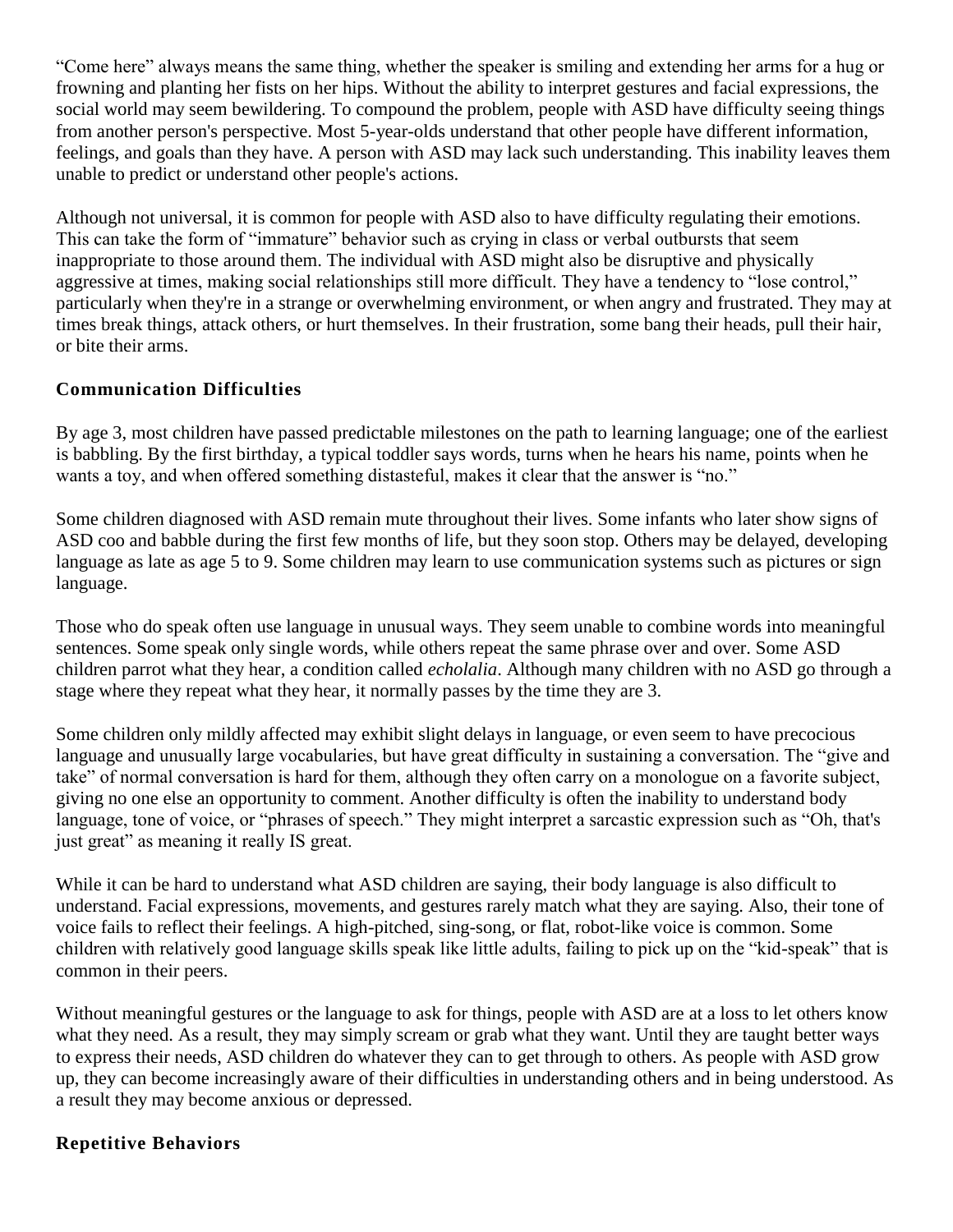Although children with ASD usually appear physically normal and have good muscle control, odd repetitive motions may set them off from other children. These behaviors might be extreme and highly apparent or more subtle. Some children and older individuals spend a lot of time repeatedly flapping their arms or walking on their toes. Some suddenly freeze in position.

As children, they might spend hours lining up their cars and trains in a certain way, rather than using them for pretend play. If someone accidentally moves one of the toys, the child may be tremendously upset. ASD children need, and demand, absolute consistency in their environment. A slight change in any routine—in mealtimes, dressing, taking a bath, going to school at a certain time and by the same route—can be extremely disturbing. Perhaps order and sameness lend some stability in a world of confusion.

Repetitive behavior sometimes takes the form of a persistent, intense preoccupation. For example, the child might be obsessed with learning all about vacuum cleaners, train schedules, or lighthouses. Often there is great interest in numbers, symbols, or science topics.

## **Problems That May Accompany ASD**

**Sensory problems.** When children's perceptions are accurate, they can learn from what they see, feel, or hear. On the other hand, if sensory information is faulty, the child's experiences of the world can be confusing. Many ASD children are highly attuned or even painfully sensitive to certain sounds, textures, tastes, and smells. Some children find the feel of clothes touching their skin almost unbearable. Some sounds—a vacuum cleaner, a ringing telephone, a sudden storm, even the sound of waves lapping the shoreline—will cause these children to cover their ears and scream.

In ASD, the brain seems unable to balance the senses appropriately. Some ASD children are oblivious to extreme cold or pain. An ASD child may fall and break an arm, yet never cry. Another may bash his head against a wall and not wince, but a light touch may make the child scream with alarm.

**Mental retardation.** Many children with ASD have some degree of mental impairment. When tested, some areas of ability may be normal, while others may be especially weak. For example, a child with ASD may do well on the parts of the test that measure visual skills but earn low scores on the language subtests.

**Seizures.** One in four children with ASD develops seizures, often starting either in early childhood or adolescence.<sup>5</sup> Seizures, caused by abnormal electrical activity in the brain, can produce a temporary loss of consciousness (a "blackout"), a body convulsion, unusual movements, or staring spells. Sometimes a contributing factor is a lack of sleep or a high fever. An EEG (electroencephalogram—recording of the electric currents developed in the brain by means of electrodes applied to the scalp) can help confirm the seizure's presence.

In most cases, seizures can be controlled by a number of medicines called "anticonvulsants." The dosage of the medication is adjusted carefully so that the least possible amount of medication will be used to be effective.

**Fragile X syndrome.** This disorder is the most common inherited form of mental retardation. It was so named because one part of the X chromosome has a defective piece that appears pinched and fragile when under a microscope. Fragile X syndrome affects about two to five percent of people with ASD. It is important to have a child with ASD checked for Fragile X, especially if the parents are considering having another child. For an unknown reason, if a child with ASD also has Fragile X, there is a one-in-two chance that boys born to the same parents will have the syndrome. <sup>6</sup> Other members of the family who may be contemplating having a child may also wish to be checked for the syndrome.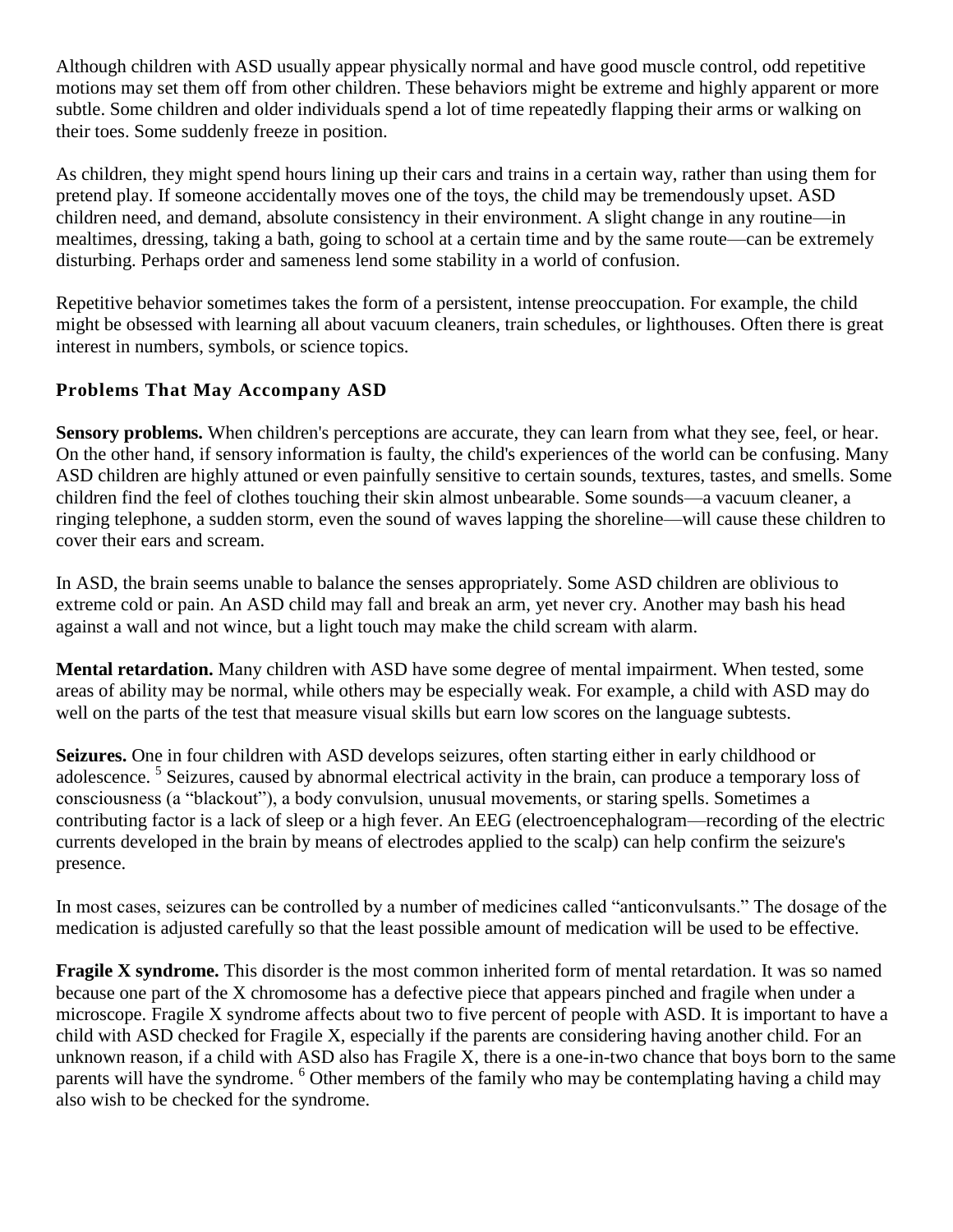A distinction can be made between a father's and mother's ability to pass along to a daughter or son the altered gene on the X chromosome that is linked to fragile X syndrome. Because both males (XY) and females (XX) have at least one X chromosome, both can pass on the mutated gene to their children.

A father with the altered gene for Fragile X on his X chromosome will only pass that gene on to his daughters. He passes a Y chromosome on to his sons, which doesn't transmit the condition. Therefore, if the father has the altered gene on his X chromosome, but the mother's X chromosomes are normal, all of the couple's daughters would have the altered gene for Fragile X, while none of their sons would have the mutated gene. Because mothers pass on only X chromosomes to their children, if the mother has the altered gene for Fragile X, she can pass that gene to either her sons or her daughters. If the mother has the mutated gene on one X chromosome and has one normal X chromosome, and the father has no genetic mutations, all the children have a 50-50 chance of inheriting the mutated gene.

The odds noted here apply to each child the parents have  $<sup>7</sup>$  in terms of prevalence, the latest statistics are</sup> consistent in showing that 5% of people with autism are affected by fragile X and 10% to 15% of those with fragile X show autistic traits.

**Tuberous Sclerosis.** Tuberous sclerosis is a rare genetic disorder that causes benign tumors to grow in the brain as well as in other vital organs. It has a consistently strong association with ASD. One to 4 percent of people with ASD also have tuberous sclerosis.<sup>8</sup>

### **The Diagnosis of Autism Spectrum Disorders**

Although there are many concerns about labeling a young child with an ASD, the earlier the diagnosis of ASD is made, the earlier needed interventions can begin. Evidence over the last 15 years indicates that intensive early intervention in *optimal educational settings for at least 2 years during the preschool years* results in improved outcomes in most young children with ASD.<sup>2</sup>

In evaluating a child, clinicians rely on behavioral characteristics to make a diagnosis. Some of the characteristic behaviors of ASD may be apparent in the first few months of a child's life, or they may appear at any time during the early years. For the diagnosis, problems in at least one of the areas of communication, socialization, or restricted behavior must be present before the age of 3. The diagnosis requires a two-stage process. The first stage involves developmental screening during "well child" check-ups; the second stage entails a comprehensive evaluation by a multidisciplinary team.<sup>9</sup>

### **Screening**

A "well child" check-up should include a developmental screening test. If your child's pediatrician does not routinely check your child with such a test, ask that it be done. Your own observations and concerns about your child's development will be essential in helping to screen your child.<sup>9</sup> Reviewing family videotapes, photos, and baby albums can help parents remember when each behavior was first noticed and when the child reached certain developmental milestones.

Several screening instruments have been developed to quickly gather information about a child's social and communicative development within medical settings. Among them are the Checklist of Autism in Toddlers  $(CHAT)$ ,<sup>10</sup> the modified Checklist for Autism in Toddlers  $(M-CHAT)$ ,<sup>11</sup> the Screening Tool for Autism in Two-Year-Olds (STAT), <sup>12</sup> and the Social Communication Questionnaire  $(SCO)^{13}$  (for children 4 years of age and older).

Some screening instruments rely solely on parent responses to a questionnaire, and some rely on a combination of parent report and observation. Key items on these instruments that appear to differentiate children with autism from other groups before the age of 2 include pointing and pretend play. Screening instruments do not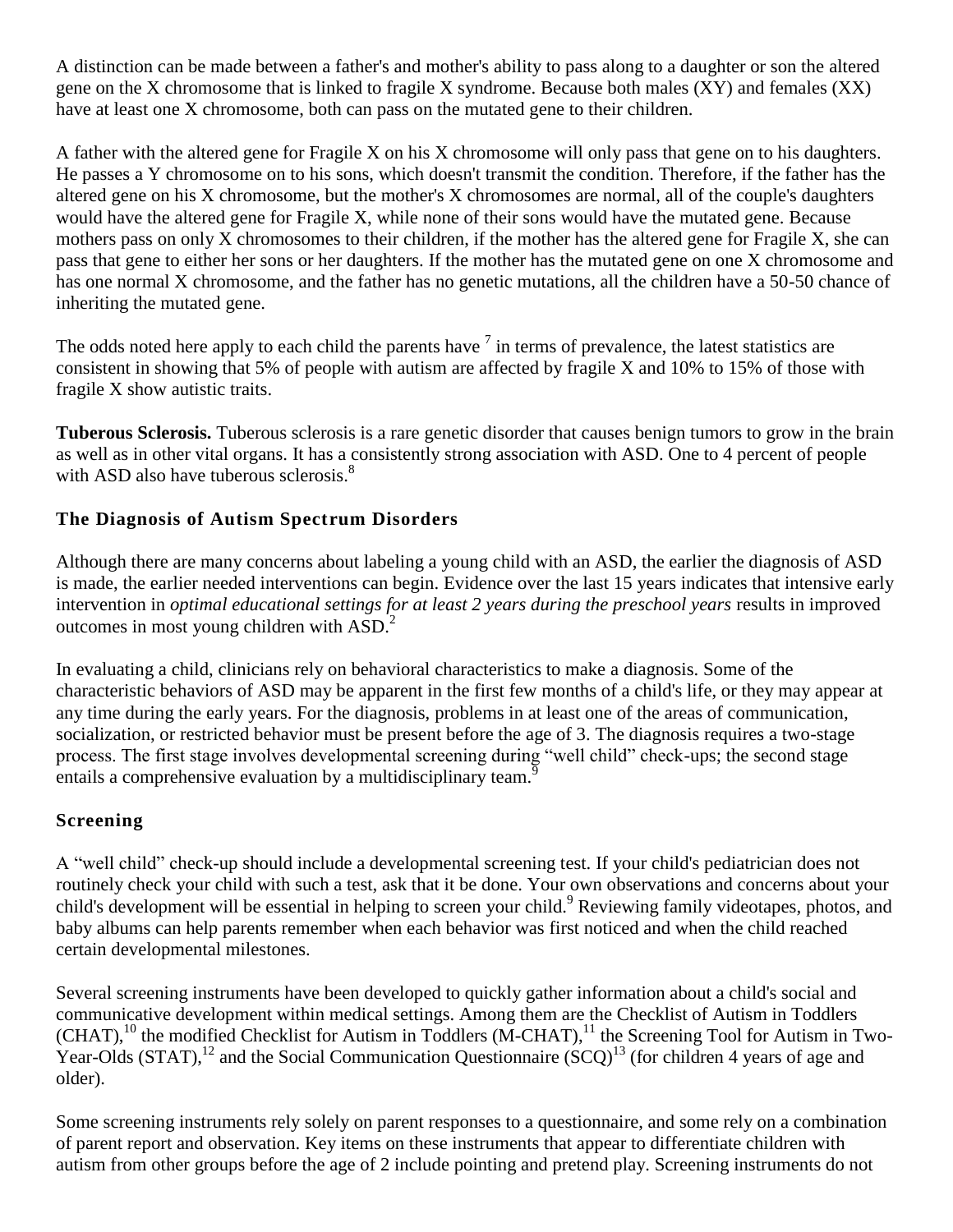provide individual diagnosis but serve to assess the need for referral for possible diagnosis of ASD. These screening methods may not identify children with mild ASD, such as those with high-functioning autism or Asperger syndrome.

During the last few years, screening instruments have been devised to screen for Asperger syndrome and higher functioning autism. The Autism Spectrum Screening Questionnaire  $(ASSQ)$ ,  $^{14}$  the Australian Scale for Asperger's Syndrome,<sup>15</sup> and the most recent, the Childhood Asperger Syndrome Test (CAST),<sup>16</sup> are some of the instruments that are reliable for identification of school-age children with Asperger syndrome or higher functioning autism. These tools concentrate on social and behavioral impairments in children without significant language delay.

If, following the screening process or during a routine "well child" check-up, your child's doctor sees any of the possible indicators of ASD, further evaluation is indicated.

### **Comprehensive Diagnostic Evaluation**

The second stage of diagnosis must be comprehensive in order to accurately rule in or rule out an ASD or other developmental problem. This evaluation may be done by a multidisciplinary team that includes a psychologist, a neurologist, a psychiatrist, a speech therapist, or other professionals who diagnose children with ASD.

Because ASDs are complex disorders and may involve other neurological or genetic problems, a comprehensive evaluation should entail neurologic and genetic assessment, along with in-depth cognitive and language testing.<sup>9</sup> In addition, measures developed specifically for diagnosing autism are often used. These include the Autism Diagnosis Interview-Revised  $(ADI-R)^{17}$  and the Autism Diagnostic Observation Schedule  $(ADOS-G)^{18}$  The ADI-R is a structured interview that contains over 100 items and is conducted with a caregiver. It consists of four main factors—the child's communication, social interaction, repetitive behaviors, and age-of-onset symptoms. The ADOS-G is an observational measure used to "press" for socio-communicative behaviors that are often delayed, abnormal, or absent in children with ASD.

Still another instrument often used by professionals is the Childhood Autism Rating Scale (CARS).<sup>19</sup> It aids in evaluating the child's body movements, adaptation to change, listening response, verbal communication, and relationship to people. It is suitable for use with children over 2 years of age. The examiner observes the child and also obtains relevant information from the parents. The child's behavior is rated on a scale based on deviation from the typical behavior of children of the same age.

Two other tests that should be used to assess any child with a developmental delay are a formal audiologic hearing evaluation and a lead screening. Although some hearing loss can co-occur with ASD, some children with ASD may be incorrectly thought to have such a loss. In addition, if the child has suffered from an ear infection, transient hearing loss can occur. Lead screening is essential for children who remain for a long period of time in the oral-motor stage in which they put any and everything into their mouths. Children with an autistic disorder usually have elevated blood lead levels.<sup>9</sup>

Customarily, an expert diagnostic team has the responsibility of thoroughly evaluating the child, assessing the child's unique strengths and weaknesses, and determining a formal diagnosis. The team will then meet with the parents to explain the results of the evaluation.

Although parents may have been aware that something was not"quite righ" with their child, when the diagnosis is given, it is a devastating blow. At such a time, it is hard to stay focused on asking questions. But while members of the evaluation team are together is the best opportunity the parents will have to ask questions and get recommendations on what further steps they should take for their child. Learning as much as possible at this meeting is very important, but it is helpful to leave this meeting with the name or names of professionals who can be contacted if the parents have further questions.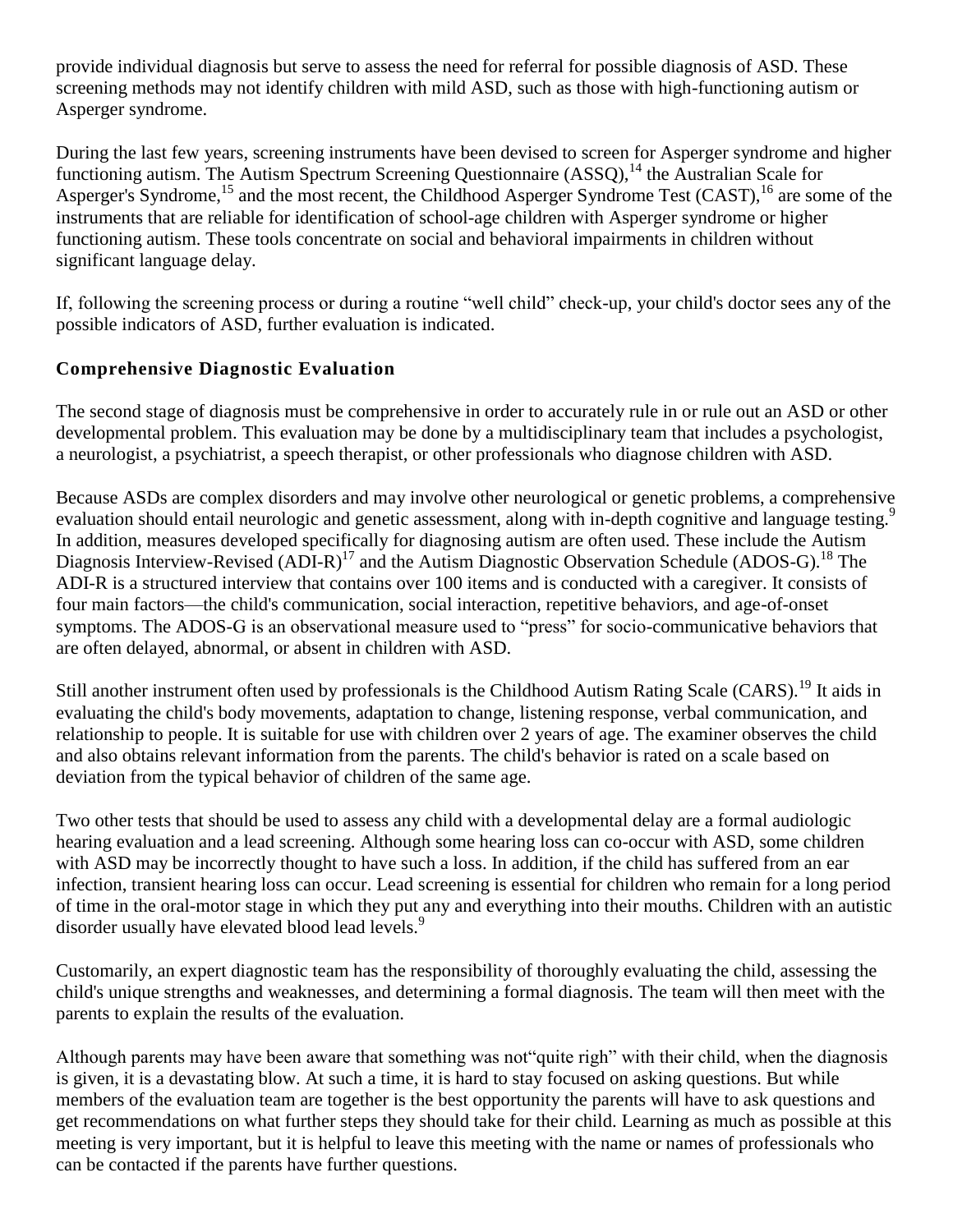### **Available Aids**

When your child has been evaluated and diagnosed with an autism spectrum disorder, you may feel inadequate to help your child develop to the fullest extent of his or her ability. As you begin to look at treatment options and at the types of aid available for a child with a disability, you will find out that there is help for you. It is going to be difficult to learn and remember everything you need to know about the resources that will be most helpful. *Write down everything.* If you keep a notebook, you will have a foolproof method of recalling information. Keep a record of the doctors' reports and the evaluation your child has been given so that his or her eligibility for special programs will be documented. Learn everything you can about special programs for your child; the more you know, the more effectively you can advocate.

For every child eligible for special programs, each state guarantees special education and related services. The Individuals with Disabilities Education Act (IDEA) is a Federally mandated program that assures a free and appropriate public education for children with diagnosed learning deficits. Usually children are placed in public schools and the school district pays for all necessary services. These will include, as needed, services by a speech therapist, occupational therapist, school psychologist, social worker, school nurse, or aide.

By law, the public schools must prepare and carry out a set of instruction goals, or specific skills, for every child in a special education program. The list of skills is known as the child's Individualized Education Program (IEP). The IEP is an agreement between the school and the family on the child's goals. When your child's IEP is developed, you will be asked to attend the meeting. There will be several people at this meeting, including a special education teacher, a representative of the public schools who is knowledgeable about the program, other individuals invited by the school or by you (you may want to bring a relative, a child care provider, or a supportive close friend who knows your child well). Parents play an important part in creating the program, as they know their child and his or her needs best. Once your child's IEP is developed, a meeting is scheduled once a year to review your child's progress and to make any alterations to reflect his or her changing needs.

If your child is under 3 years of age and has special needs, he or she should be eligible for an early intervention program; this program is available in every state. Each state decides which agency will be the lead agency in the early intervention program. The early intervention services are provided by workers qualified to care for toddlers with disabilities and are usually in the child's home or a place familiar to the child. The services provided are written into an Individualized Family Service Plan (IFSP) that is reviewed at least once every 6 months. The plan will describe services that will be provided to the child, but will also describe services for parents to help them in daily activities with their child and for siblings to help them adjust to having a brother or sister with ASD.

### **Treatment Options**

There is no single best treatment package for all children with ASD. One point that most professionals agree on is that early intervention is important; another is that most individuals with ASD respond well to highly structured, specialized programs.

Before you make decisions on your child's treatment, you will want to gather information about the various options available. Learn as much as you can, look at all the options, and make your decision on your child's treatment based on your child's needs. You may want to visit public schools in your area to see the type of program they offer to special needs children.

Guidelines used by the Autism Society of America include the following questions parents can ask about potential treatments:

- Will the treatment result in harm to my child?
- How will failure of the treatment affect my child and family?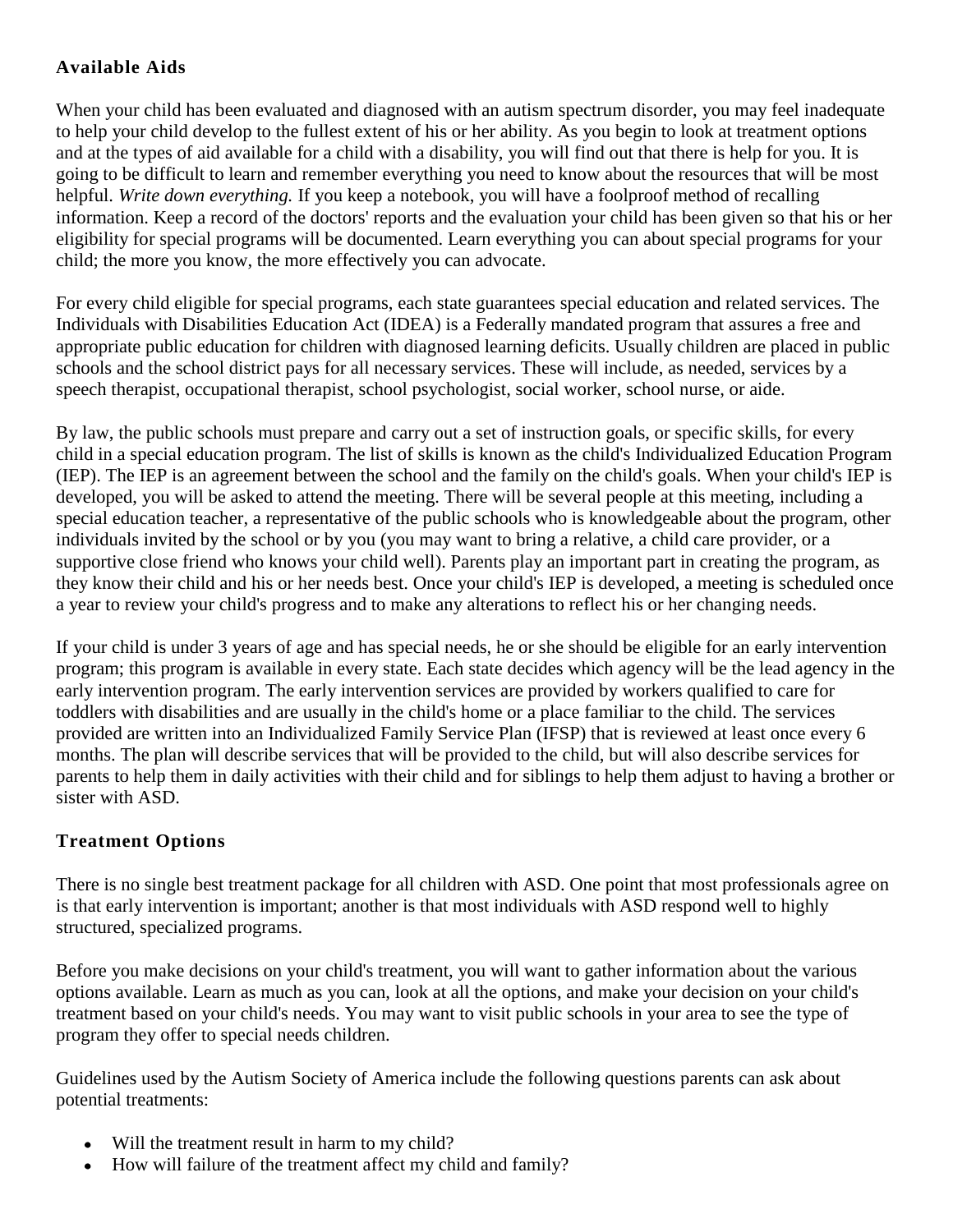- Has the treatment been validated scientifically?
- Are there assessment procedures specified?
- How will the treatment be integrated into my child's current program? Do not become so infatuated with a given treatment that functional curriculum, vocational life, and social skills are ignored.

The National Institute of Mental Health suggests a list of questions parents can ask when planning for their child:

- How successful has the program been for other children?  $\bullet$
- How many children have gone on to placement in a regular school and how have they performed?
- Do staff members have training and experience in working with children and adolescents with autism?
- How are activities planned and organized?
- Are there predictable daily schedules and routines?
- How much individual attention will my child receive?  $\bullet$
- How is progress measured? Will my child's behavior be closely observed and recorded?
- Will my child be given tasks and rewards that are personally motivating?
- Is the environment designed to minimize distractions?
- Will the program prepare me to continue the therapy at home?
- What is the cost, time commitment, and location of the program?  $\bullet$

Among the many methods available for treatment and education of people with autism, applied behavior analysis (ABA) has become widely accepted as an effective treatment. *Mental Health: A Report of the Surgeon General* states,"Thirty years of research demonstrated the efficacy of applied behavioral methods in reducing inappropriate behavior and in increasing communication, learning, and appropriate social behavior<sup> $20$ </sup> The basic research done by Ivar Lovaas and his colleagues at the University of California, Los Angeles, calling for an intensive, one-on-one child-teacher interaction for 40 hours a week, laid a foundation for other educators and researchers in the search for further effective early interventions to help those with ASD attain their potential. The goal of behavioral management is to reinforce desirable behaviors and reduce undesirable ones.<sup>21, 22</sup>

An effective treatment program will build on the child's interests, offer a predictable schedule, teach tasks as a series of simple steps, actively engage the child's attention in highly structured activities, and provide regular reinforcement of behavior. Parental involvement has emerged as a major factor in treatment success. Parents work with teachers and therapists to identify the behaviors to be changed and the skills to be taught. Recognizing that parents are the child's earliest teachers, more programs are beginning to train parents to continue the therapy at home.

As soon as a child's disability has been identified, instruction should begin. Effective programs will teach early communication and social interaction skills. In children younger than 3 years, appropriate interventions usually take place in the home or a child care center. These interventions target specific deficits in learning, language, imitation, attention, motivation, compliance, and initiative of interaction. Included are behavioral methods, communication, occupational and physical therapy along with social play interventions. Often the day will begin with a physical activity to help develop coordination and body awareness; children string beads, piece puzzles together, paint, and participate in other motor skills activities. At snack time the teacher encourages social interaction and models how to use language to ask for more juice. The children learn by doing. Working with the children are students, behavioral therapists, and parents who have received extensive training. In teaching the children, positive reinforcement is used.<sup>23</sup>

Children older than 3 years usually have school-based, individualized, special education. The child may be in a segregated class with other autistic children or in an integrated class with children without disabilities for at least part of the day. Different localities may use differing methods but all should provide a structure that will help the children learn social skills and functional communication. In these programs, teachers often involve the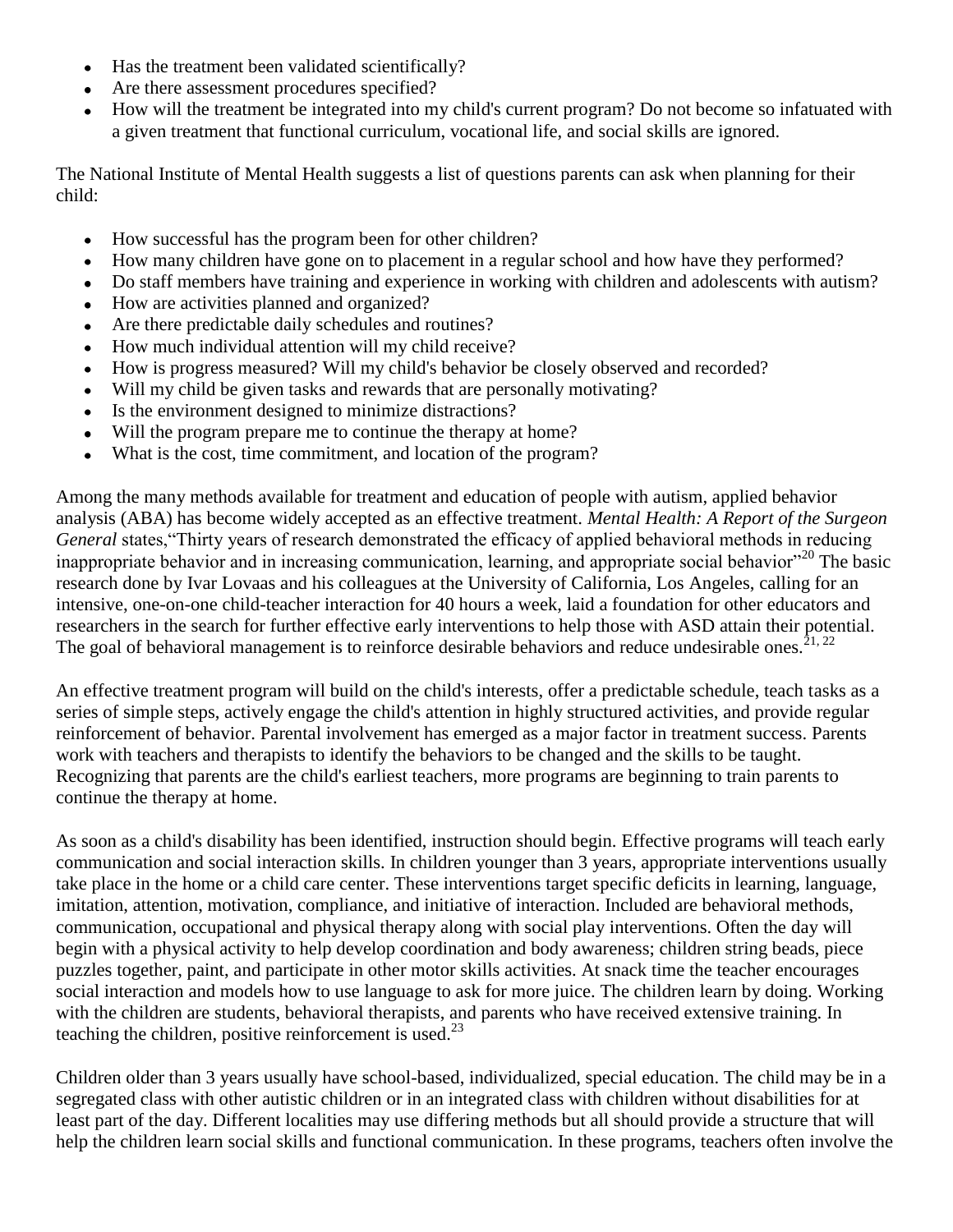parents, giving useful advice in how to help their child use the skills or behaviors learned at school when they are at home. $24$ 

In elementary school, the child should receive help in any skill area that is delayed and, at the same time, be encouraged to grow in his or her areas of strength. Ideally, the curriculum should be adapted to the individual child's needs. Many schools today have an inclusion program in which the child is in a regular classroom for most of the day, with special instruction for a part of the day. This instruction should include such skills as learning how to act in social situations and in making friends. Although higher-functioning children may be able to handle academic work, they too need help to organize tasks and avoid distractions.

During middle and high school years, instruction will begin to address such practical matters as work, community living, and recreational activities. This should include work experience, using public transportation, and learning skills that will be important in community living.<sup>25</sup>

All through your child's school years, you will want to be an active participant in his or her education program. Collaboration between parents and educators is essential in evaluating your child's progress.

#### **The Adolescent Years**

Adolescence is a time of stress and confusion; and it is no less so for teenagers with autism. Like all children, they need help in dealing with their budding sexuality. While some behaviors improve during the teenage years, some get worse. Increased autistic or aggressive behavior may be one way some teens express their newfound tension and confusion.

The teenage years are also a time when children become more socially sensitive. At the age that most teenagers are concerned with acne, popularity, grades, and dates, teens with autism may become painfully aware that they are different from their peers. They may notice that they lack friends. And unlike their schoolmates, they aren't dating or planning for a career. For some, the sadness that comes with such realization motivates them to learn new behaviors and acquire better social skills.

### **Dietary and Other Interventions**

In an effort to do everything possible to help their children, many parents continually seek new treatments. Some treatments are developed by reputable therapists or by parents of a child with ASD. Although an unproven treatment may help one child, it may not prove beneficial to another. To be accepted as a proven treatment, the treatment should undergo clinical trials, preferably randomized, double-blind trials, that would allow for a comparison between treatment and no treatment. Following are some of the interventions that have been reported to have been helpful to some children but whose efficacy or safety has not been proven.

**Dietary interventions** are based on the idea that 1) food allergies cause symptoms of autism, and 2) an insufficiency of a specific vitamin or mineral may cause some autistic symptoms. If parents decide to try for a given period of time a special diet, they should be sure that the child's nutritional status is measured carefully.

A diet that some parents have found was helpful to their autistic child is a gluten-free, casein-free diet. Gluten is a casein-like substance that is found in the seeds of various cereal plants—wheat, oat, rye, and barley. Casein is the principal protein in milk. Since gluten and milk are found in many of the foods we eat, following a glutenfree, casein-free diet is difficult.

A supplement that some parents feel is beneficial for an autistic child is Vitamin B6, taken with magnesium (which makes the vitamin effective). The result of research studies is mixed; some children respond positively, some negatively, some not at all or very little.<sup>5</sup>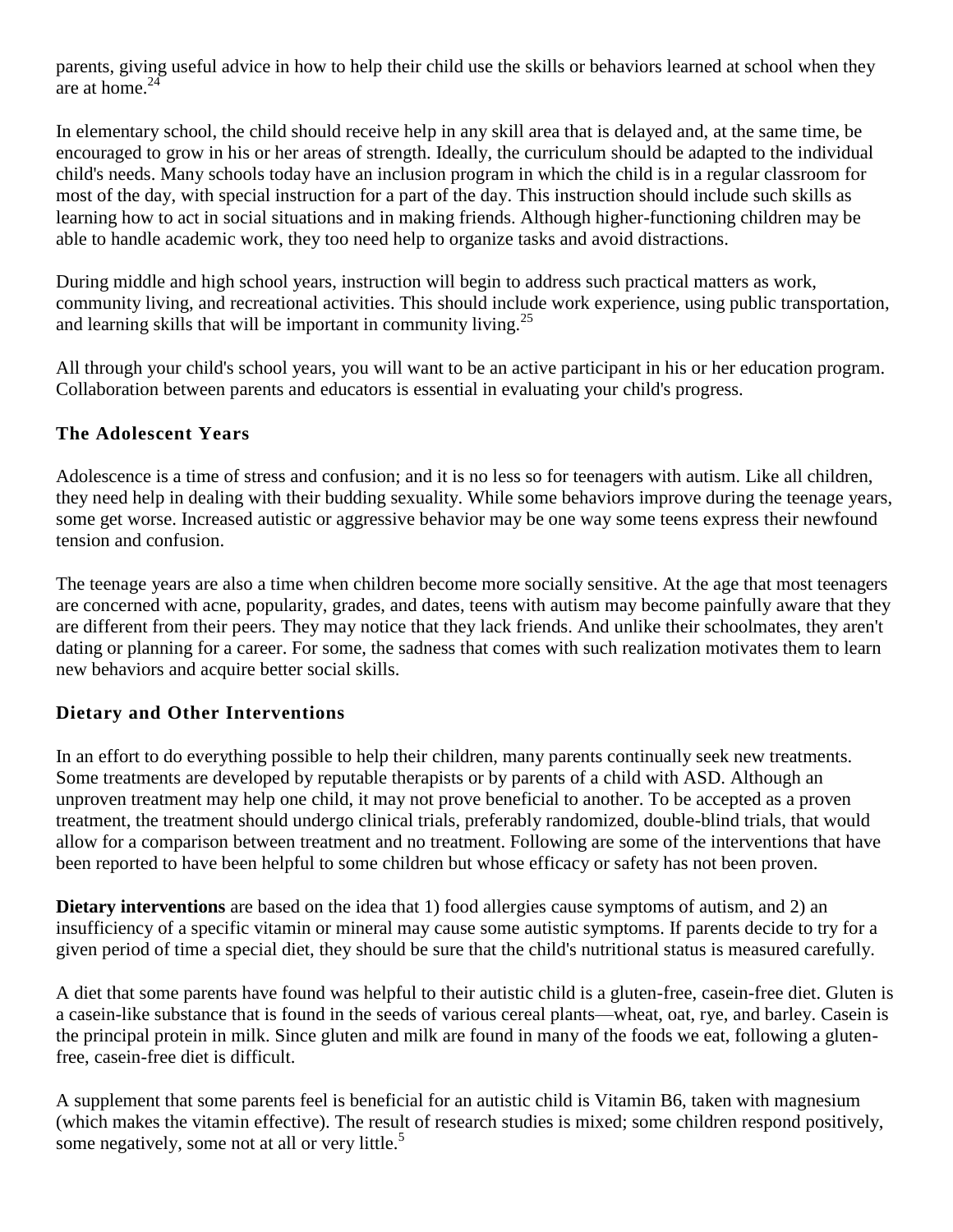In the search for treatment for autism, there has been discussion in the last few years about the use of secretin, a substance approved by the Food and Drug Administration (FDA) for a single dose normally given to aid in diagnosis of a gastrointestinal problem. Anecdotal reports have shown improvement in autism symptoms, including sleep patterns, eye contact, language skills, and alertness. Several clinical trials conducted in the last few years have found no significant improvements in symptoms between patients who received secretin and those who received a placebo. $^{26}$ 

## **Medications Used in Treatment**

Medications are often used to treat behavioral problems, such as aggression, self-injurious behavior, and severe tantrums, that keep the person with ASD from functioning more effectively at home or school. The medications used are those that have been developed to treat similar symptoms in other disorders. Many of these medications are prescribed"off-label" This means they have not been officially approved by the FDA for use in children, but the doctor prescribes the medications if he or she feels they are appropriate for your child. Further research needs to be done to ensure not only the efficacy but the safety of psychotropic agents used in the treatment of children and adolescents.

On October 6, 2006 the U.S. Food and Drug Administration (FDA) approved risperidone (generic name) or Risperdal (brand name) for the symptomatic treatment of irritability in autistic children and adolescents ages 5 to 16. The approval is the first for the use of a drug to treat behaviors associated with autism in children. These behaviors are included under the general heading of irritability, and include aggression, deliberate self-injury and temper tantrums.

Olanzapine (Zyprexa) and other antipsychotic medications are used "off-label" for the treatment of aggression and other serious behavioral disturbances in children, including children with autism. Off-label means a doctor will prescribe a medication to treat a disorder or in an age group that is not included among those approved by the FDA. Other medications are used to address symptoms or other disorders in children with autism. Fluoxetine (Prozac) and sertraline (Zoloft) are approved by the FDA for children age 7 and older with obsessive-compulsive disorder. Fluoxetine is also approved for children age 8 and older for the treatment of depression.

Fluoxetine and sertraline are antidepressants known as selective serotonin reuptake inhibitors (SSRIs). Despite the relative safety and popularity of SSRIs and other antidepressants, some studies have suggested that they may have unintentional effects on some people, especially adolescents and young adults. In 2004, after a thorough review of data, the Food and Drug Administration (FDA) adopted a "black box" warning label on all antidepressant medications to alert the public about the potential increased risk of suicidal thinking or attempts in children and adolescents taking antidepressants. In 2007, the agency extended the warning to include young adults up to age 25. A "black box" warning is the most serious type of warning on prescription drug labeling. The warning emphasizes that patients of all ages should be closely monitored, especially during the initial weeks of treatment, for any worsening depression, suicidal thinking or behavior, or any unusual changes in behavior such as sleeplessness, agitation, or withdrawal from normal social situations.

A child with ASD may not respond in the same way to medications as typically developing children. It is important that parents work with a doctor who has experience with children with autism. A child should be monitored closely while taking a medication. The doctor will prescribe the lowest dose possible to be effective. Ask the doctor about any side effects the medication may have and keep a record of how your child responds to the medication. It will be helpful to read the "patient insert" that comes with your child's medication. Some people keep the patient inserts in a small notebook to be used as a reference. This is most useful when several medications are prescribed.

**Anxiety and depression.** The selective serotonin reuptake inhibitors (SSRI's) are the medications most often prescribed for symptoms of anxiety, depression, and/or obsessive-compulsive disorder (OCD). Only one of the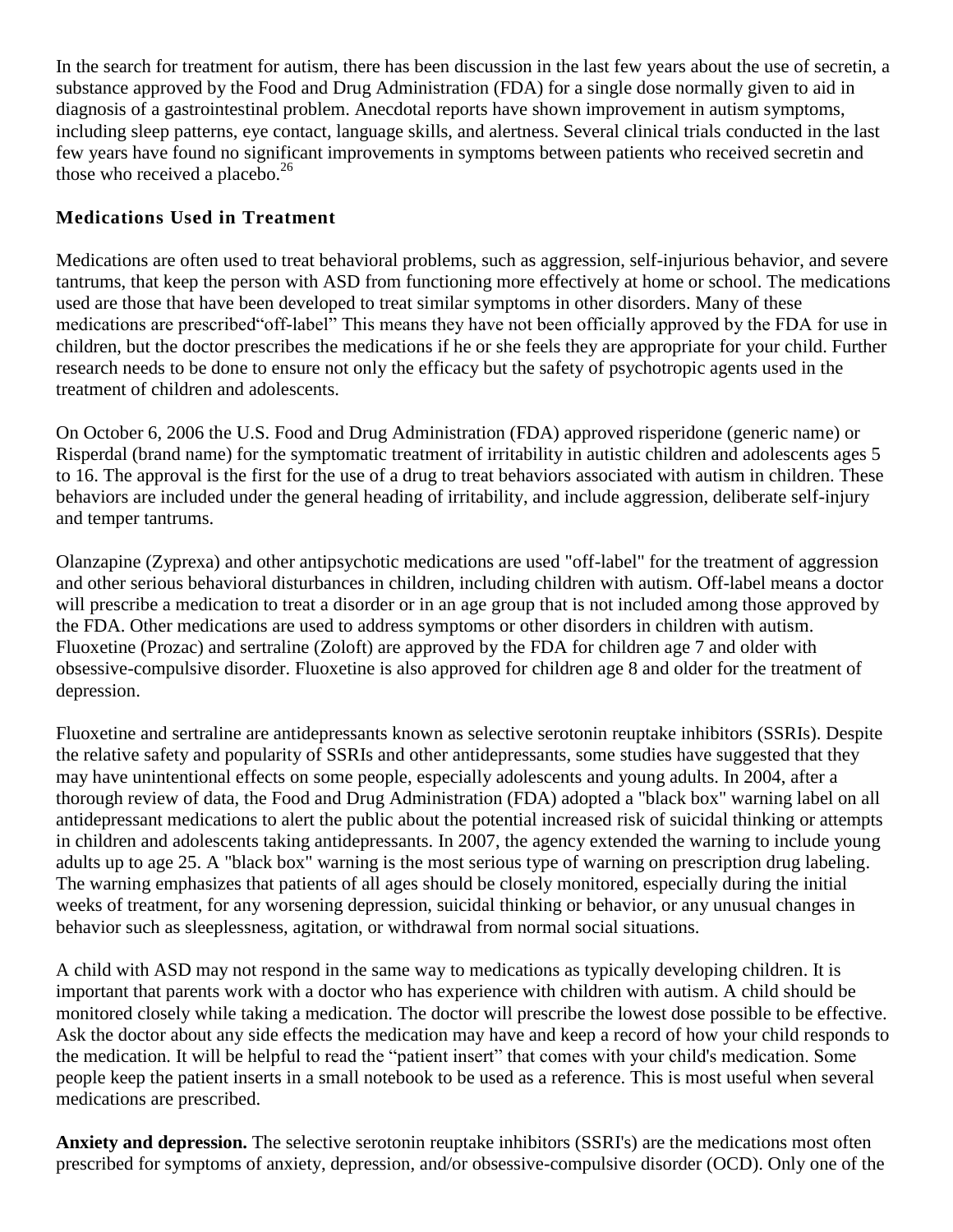SSRI's, fluoxetine, (Prozac®) has been approved by the FDA for both OCD and depression in children age 7 and older. Three that have been approved for OCD are fluvoxamine (Luvox®), age 8 and older; sertraline (Zoloft®), age 6 and older; and clomipramine (Anafranil®), age 10 and older.<sup>4</sup> Treatment with these medications can be associated with decreased frequency of repetitive, ritualistic behavior and improvements in eye contact and social contacts. The FDA is studying and analyzing data to better understand how to use the SSRI's safely, effectively, and at the lowest dose possible.

**Behavioral problems.** Antipsychotic medications have been used to treat severe behavioral problems. These medications work by reducing the activity in the brain of the neurotransmitter dopamine. Among the older, typical antipsychotics, such as haloperidol (Haldol®), thioridazine, fluphenazine, and chlorpromazine, haloperidol was found in more than one study to be more effective than a placebo in treating serious behavioral problems.<sup>27</sup> However, haloperidol, while helpful for reducing symptoms of aggression, can also have adverse side effects, such as sedation, muscle stiffness, and abnormal movements.

Placebo-controlled studies of the newer"atypica" antipsychotics are being conducted on children with autism. The first such study, conducted by the NIMH-supported Research Units on Pediatric Psychopharmacology (RUPP) Autism Network, was on risperidone (Risperdal®).<sup>28</sup> Results of the 8-week study were reported in 2002 and showed that risperidone was effective and well tolerated for the treatment of severe behavioral problems in children with autism. The most common side effects were increased appetite, weight gain and sedation. Further long-term studies are needed to determine any long-term side effects. Other atypical antipsychotics that have been studied recently with encouraging results are olanzapine (Zyprexa®) and ziprasidone (Geodon®). Ziprasidone has not been associated with significant weight gain.

**Seizures.** Seizures are found in one in four persons with ASD, most often in those who have low IQ or are mute. They are treated with one or more of the anticonvulsants. These include such medications as carbamazepine (Tegretol®), lamotrigine (Lamictal®), topiramate (Topamax®), and valproic acid (Depakote®). The level of the medication in the blood should be monitored carefully and adjusted so that the least amount possible is used to be effective. Although medication usually reduces the number of seizures, it cannot always eliminate them.

**Inattention and hyperactivity.** Stimulant medications such as methylphenidate (Ritalin®), used safely and effectively in persons with attention deficit hyperactivity disorder, have also been prescribed for children with autism. These medications may decrease impulsivity and hyperactivity in some children, especially those higher functioning children.

Several other medications have been used to treat ASD symptoms; among them are other antidepressants, naltrexone, lithium, and some of the benzodiazepines such as diazepam (Valium®) and lorazepam (Ativan®). The safety and efficacy of these medications in children with autism has not been proven. Since people may respond differently to different medications, your child's unique history and behavior will help your doctor decide which medication might be most beneficial.

### **Adults with an Autism Spectrum Disorder**

Some adults with ASD, especially those with high-functioning autism or with Asperger syndrome, are able to work successfully in mainstream jobs. Nevertheless, communication and social problems often cause difficulties in many areas of life. They will continue to need encouragement and moral support in their struggle for an independent life.

Many others with ASD are capable of employment in sheltered workshops under the supervision of managers trained in working with persons with disabilities. A nurturing environment at home, at school, and later in job training and at work, helps persons with ASD continue to learn and to develop throughout their lives.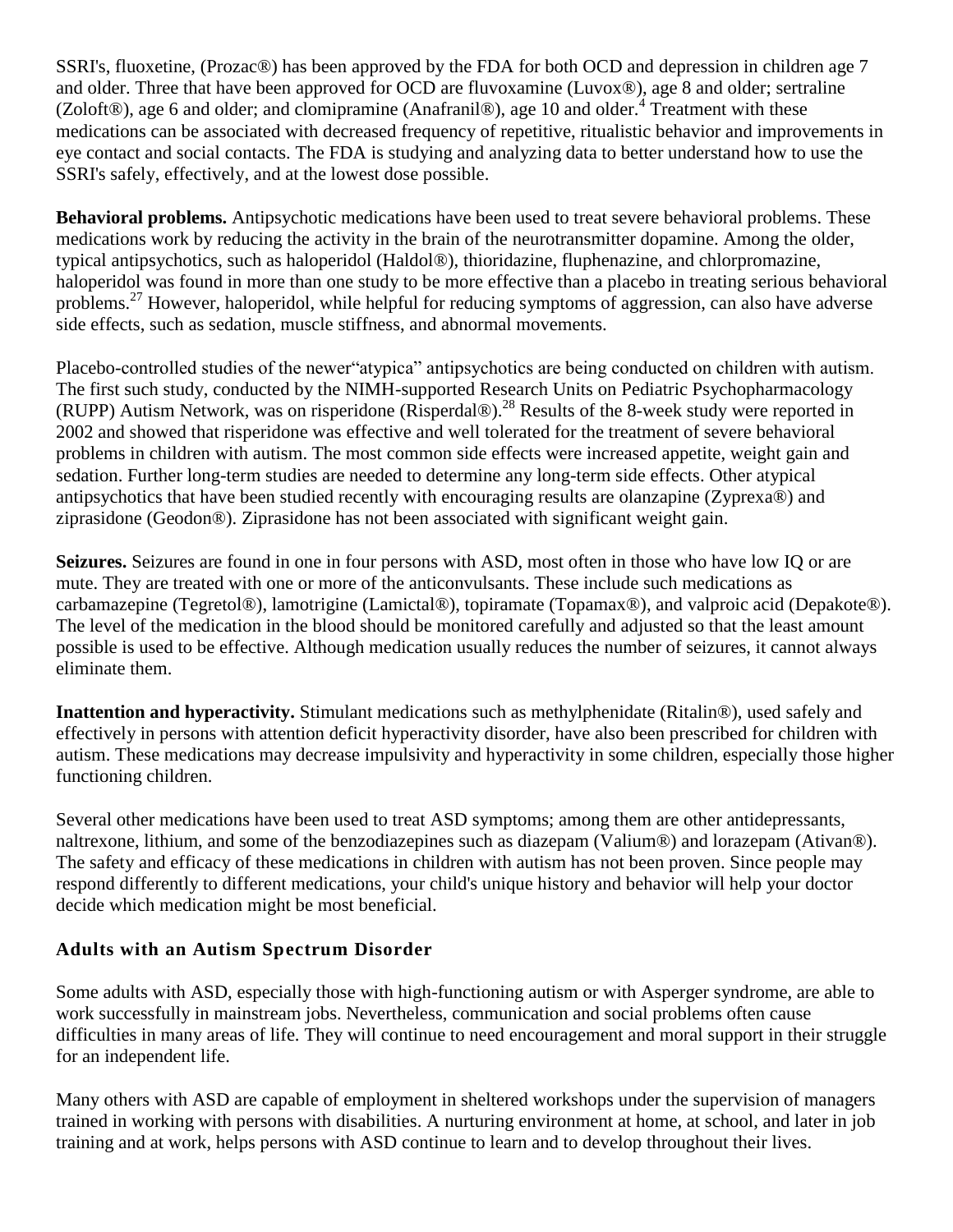The public schools' responsibility for providing services ends when the person with ASD reaches the age of 22. The family is then faced with the challenge of finding living arrangements and employment to match the particular needs of their adult child, as well as the programs and facilities that can provide support services to achieve these goals. Long before your child finishes school, you will want to search for the best programs and facilities for your young adult. If you know other parents of ASD adults, ask them about the services available in your community. If your community has little to offer, serve as an advocate for your child and work toward the goal of improved employment services. Research the resources listed in the back of this brochure to learn as much as possible about the help your child is eligible to receive as an adult.

### **Living Arrangements for the Adult with an Autism Spectrum Disorder**

**Independent living.** Some adults with ASD are able to live entirely on their own. Others can live semiindependently in their own home or apartment if they have assistance with solving major problems, such as personal finances or dealing with the government agencies that provide services to persons with disabilities. This assistance can be provided by family, a professional agency, or another type of provider.

**Living at home.** Government funds are available for families that choose to have their adult child with ASD live at home. These programs include Supplemental Security Income (SSI), Social Security Disability Insurance (SSDI), Medicaid waivers, and others. Information about these programs is available from the Social Security Administration (SSA). An appointment with a local SSA office is a good first step to take in understanding the programs for which the young adult is eligible.

**Foster homes and skill-development homes.** Some families open their homes to provide long-term care to unrelated adults with disabilities. If the home teaches self-care and housekeeping skills and arranges leisure activities, it is called a"skill-developmen" home.

**Supervised group living.** Persons with disabilities frequently live in group homes or apartments staffed by professionals who help the individuals with basic needs. These often include meal preparation, housekeeping, and personal care needs. Higher functioning persons may be able to live in a home or apartment where staff only visit a few times a week. These persons generally prepare their own meals, go to work, and conduct other daily activities on their own.

**Institutions.** Although the trend in recent decades has been to avoid placing persons with disabilities into longterm-care institutions, this alternative is still available for persons with ASD who need intensive, constant supervision. Unlike many of the institutions years ago, today's facilities view residents as individuals with human needs and offer opportunities for recreation and simple but meaningful work.

### **Research into Causes and Treatment of Autism Spectrum Disorders**

Research into the causes, the diagnosis, and the treatment of autism spectrum disorders has advanced in tandem. With new well-researched standardized diagnostic tools, ASD can be diagnosed at an early age. And with early diagnosis, the treatments found to be beneficial in recent years can be used to help the child with ASD develop to his or her greatest potential.

### **Disorders/Vaccinations**

The Institute of Medicine (IOM) conducted a thorough review on the issue of a link between thimerosal (a mercury based preservative that is no longer used in vaccinations) and autism. The final report from IOM, Immunization Safety Review: Vaccines and Autism, released in May 2004, stated that the committee did not find a link.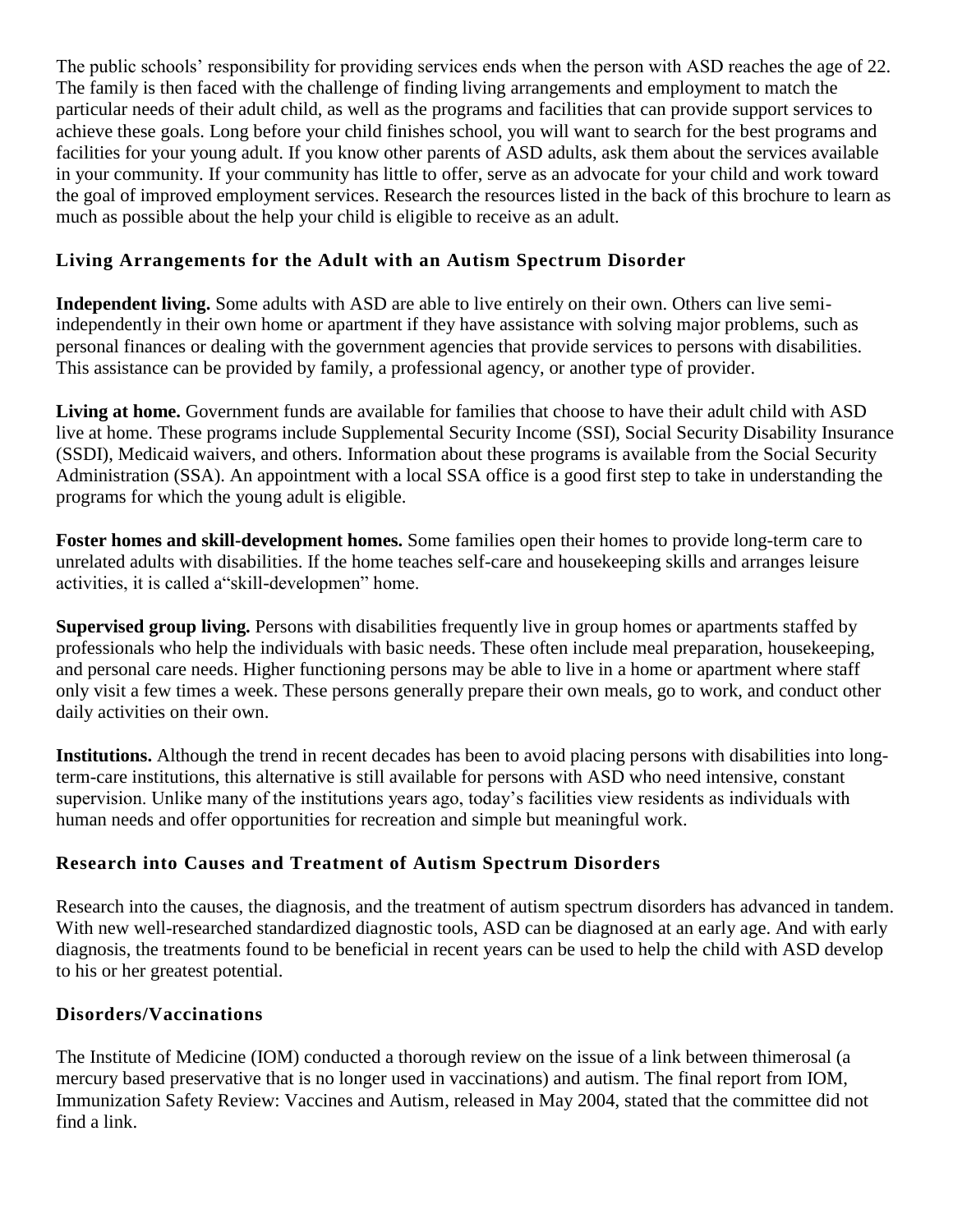Until 1999, vaccines given to infants to protect them against diphtheria, tetanus, pertussis, Haemophilus influenzae type b (Hib), and Hepatitis B contained thimerosal as a preservative. Today, with the exception of some flu vaccines, none of the vaccines used in the U.S. to protect preschool aged children against 12 infectious diseases contain thimerosal as a preservative. The MMR vaccine does not and never did contain thimerosal. Varicella (chickenpox), inactivated polio (IPV), and pneumococcal conjugate vaccines have also never contained thimerosal.

A U.S. study looking at environmental factors including exposure to mercury, lead and other heavy metals is ongoing.

## **Research on the Biologic Basis of ASD**

Because of its relative inaccessibility, scientists have only recently been able to study the brain systematically. But with the emergence of new brain imaging tools—computerized tomography (CT), positron emission tomography (PET), single photon emission computed tomography (SPECT), and magnetic resonance imaging (MRI), study of the structure and the functioning of the brain can be done. With the aid of modern technology and the new availability of both normal and autism tissue samples to do postmortem studies, researchers will be able to learn much through comparative studies.

Postmortem and MRI studies have shown that many major brain structures are implicated in autism. This includes the cerebellum, cerebral cortex, limbic system, corpus callosum, basal ganglia, and brain stem.<sup>29</sup> Other research is focusing on the role of neurotransmitters such as serotonin, dopamine, and epinephrine.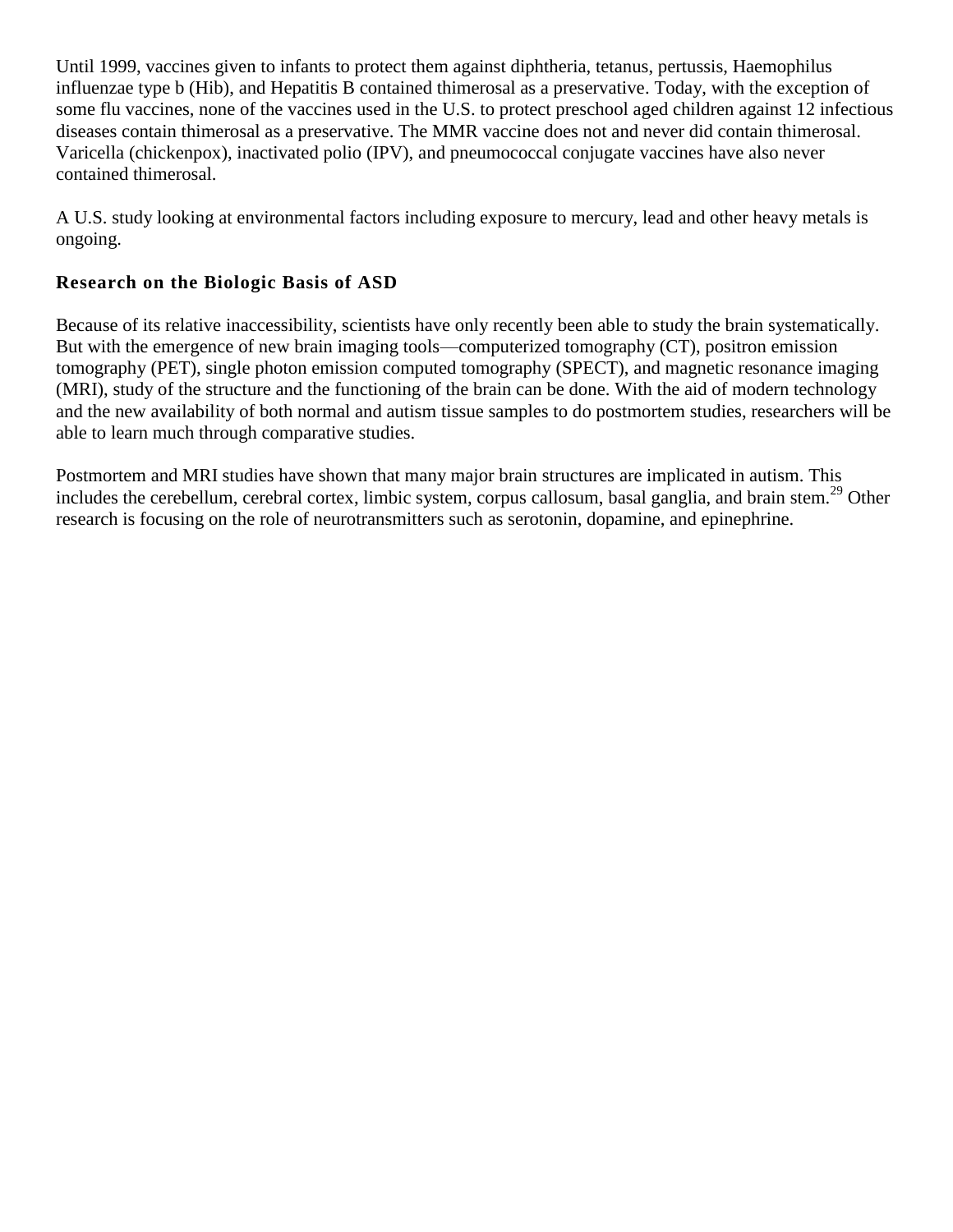

Research into the causes of autism spectrum disorders is being fueled by other recent developments. Evidence points to genetic factors playing a prominent role in the causes for ASD. Twin and family studies have suggested an underlying genetic vulnerability to  $ASD<sup>30</sup>$  To further research in this field, the Autism Genetic Resource Exchange, a project initiated by the Cure Autism Now Foundation, and aided by an NIMH grant, is recruiting genetic samples from several hundred families. Each family with more than one member diagnosed with ASD is given a 2-hour, in-home screening. With a large number of DNA samples, it is hoped that the most important genes will be found. This will enable scientists to learn what the culprit genes do and how they can go wrong.

Another exciting development is the Autism Tissue Program (http://www.brainbank.org), supported by the Autism Society of America Foundation, the Medical Investigation of Neurodevelopmental Disorders (M.I.N.D.) Institute at the University of California, Davis, and the National Alliance for Autism Research. The program is aided by a grant to the Harvard Brain and Tissue Resource Center (http://www.brainbank.mclean.org), funded by the National Institute of Mental Health (NIMH) and the National Institute of Neurological Disorders and Stroke (NINDS). Studies of the postmortem brain with imaging methods will help us learn why some brains are large, how the limbic system develops, and how the brain changes as it ages. Tissue samples can be stained and will show which neurotransmitters are being made in the cells and how they are transported and released to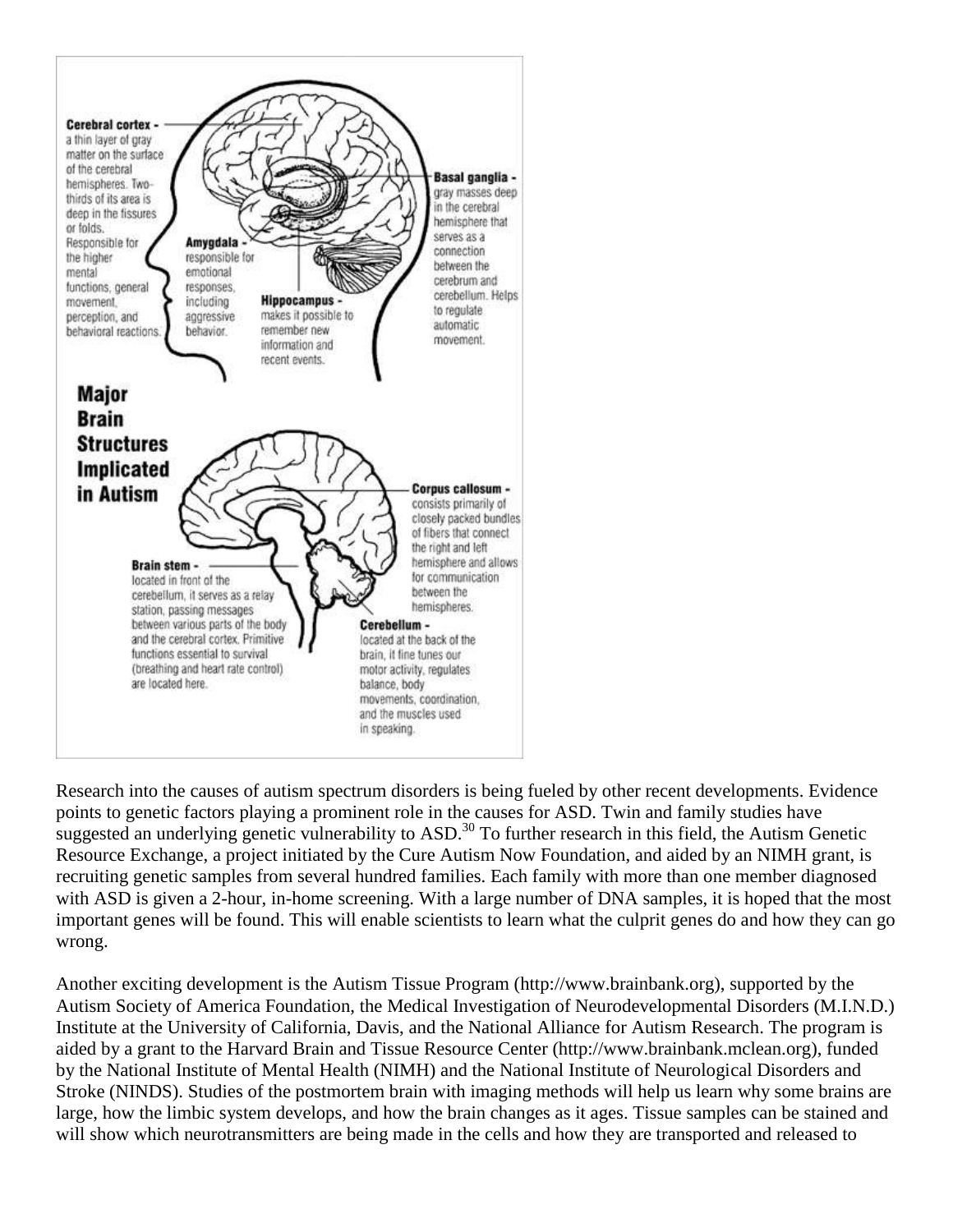other cells. By focusing on specific brain regions and neurotransmitters, it will become easier to identify susceptibility genes.

Recent neuroimaging studies have shown that a contributing cause for autism may be abnormal brain development beginning in the infant's first months. This"growth dysregulation hypothesi" holds that the anatomical abnormalities seen in autism are caused by genetic defects in brain growth factors. It is possible that sudden, rapid head growth in an infant may be an early warning signal that will lead to early diagnosis and effective biological intervention or possible prevention of autism.<sup>31</sup>

# **The Children's Health Act of 2000—What It Means to Autism Research**

The Children's Health Act of 2000 was responsible for the creation of the Interagency Autism Coordinating Committee (IACC), a committee that includes the directors of five NIH institutes—the National Institute of Mental Health, the National Institute of Neurological Disorders and Stroke, the National Institute on Deafness and Other Communication Disorders (NIDCD), the National Institute of Child Health and Human Development (NICHD), and the National Institute of Environmental Health Sciences (NIEHS)—as well as representatives from the Health Resource Services Administration, the National Center on Birth Defects and Developmental Disabilities (a part of the Centers for Disease Control), the Agency for Toxic Substances and Disease Registry, the Substance Abuse and Mental Health Services Administration, the Administration on Developmental Disabilities, the Centers for Medicare and Medicaid Services, the U.S. Food and Drug Administration, and the U.S. Department of Education. The Committee, instructed by the Congress to develop a 10-year agenda for autism research, introduced the plan, dubbed a"matri" or a"roadmap" at the first Autism Summit Conference in November 2003. The roadmap indicates priorities for research for years 1 to 3, years 4 to 6, and years 7 to 10.

The five NIH institutes of the IACC have established the Studies to Advance Autism Research and Treatment (STAART) Network, composed of eight network centers. They will conduct research in the fields of developmental neurobiology, genetics, and psychopharmacology. Each center is pursuing its own particular mix of studies, but there also will be multi-site clinical trials within the STAART network.

The STAART centers are located at the following sites:

- University of North Carolina, Chapel Hill
- Yale University, Connecticut
- University of Washington, Seattle
- University of California, Los Angeles
- Mount Sinai Medical School, New York
- Kennedy Krieger Institute, Maryland
- $\bullet$ Boston University, Massachusetts
- University of Rochester, New York

A data coordination center will analyze the data generated by both the STAART network and the Collaborative Programs of Excellence in Autism (CPEA). This latter program, funded by the NICHD and the NIDCD Network on the Neurobiology and Genetics of Autism, consists of 10 sites. The CPEA is at present studying the world's largest group of well-diagnosed individuals with autism characterized by genetic and developmental profiles.

The CPEA centers are located at:

- Boston University, Massachusetts
- University of California, Davis
- University of California, Irvine
- University of California, Los Angeles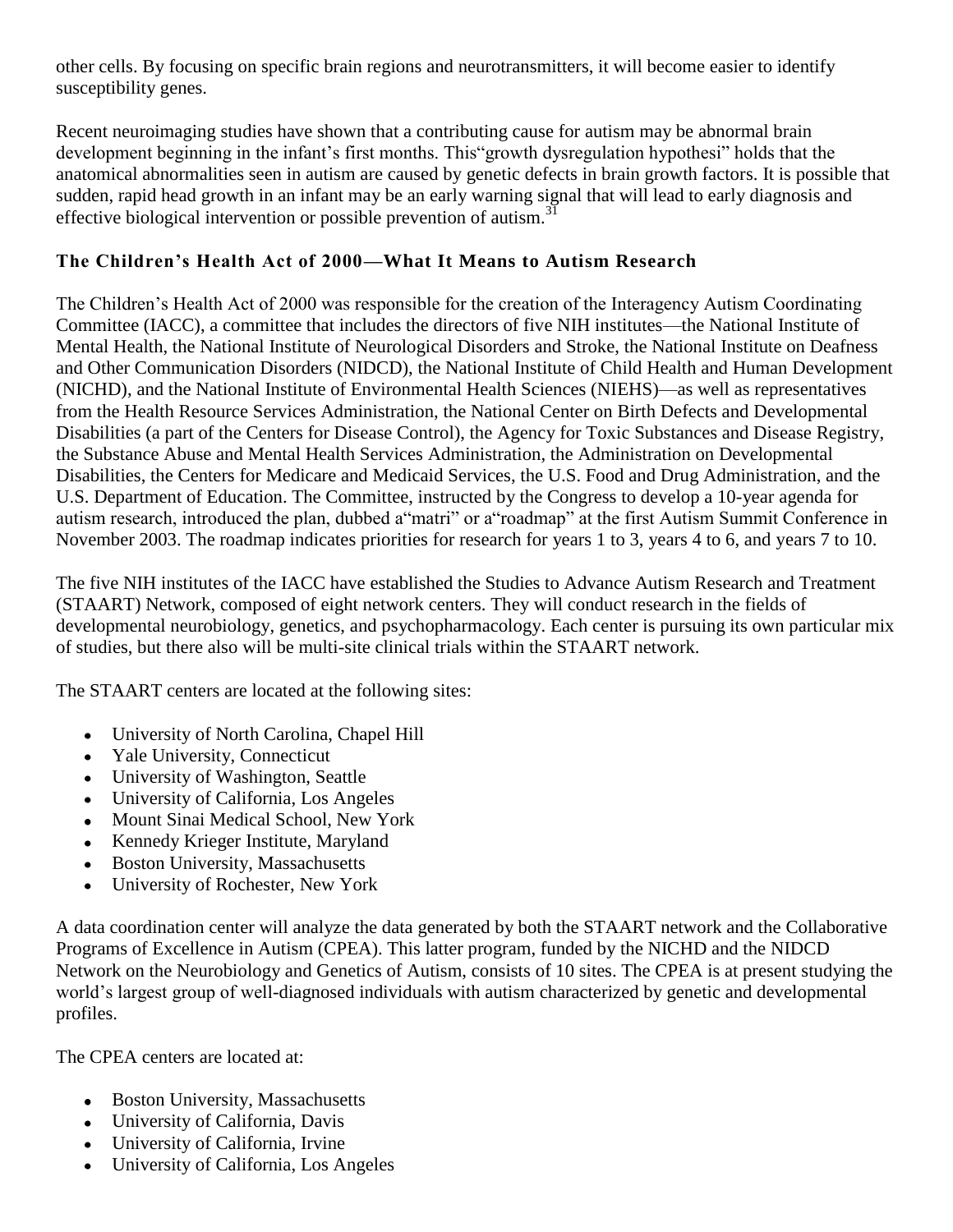- Yale University, Connecticut
- University of Washington, Seattle
- University of Rochester, New York
- University of Texas, Houston
- University of Pittsburgh, Pennsylvania  $\bullet$
- University of Utah, Salt Lake City

The NIEHS has [programs](http://www.niehs.nih.gov/translat/children/ctr-desc.htm) at:

- Center for Childhood Neurotoxicology and Assessment, University of Medicine & Dentistry, New **J**ersey
- The Center for the Study of Environmental Factors in the Etiology of Autism, University of California,  $\bullet$ Davis

### **References**

1. American Psychiatric Association. *Diagnostic and statistical manual of mental disorders*: DSM-IV-TR (*fourth edition, text revision*). Washington DC: American Psychiatric Association, 2000.

2. Filipek PA, Accardo PJ, Baranek GT, Cook Jr. EH, Dawson G, Gordon B, Gravel JS, Johnson CP, Kellen RJ, Levy SE, Minshew NJ, Prizant BM, Rapin I, Rogers SJ, Stone WL, Teplin S, Tuchman RF, Volkmar FR. The screening and diagnosis of autism spectrum disorders. *Journal of Autism and Developmental Disorders*, 1999; 29(2): 439-484.

3. Yeargin-Allsopp M, Rice C, Karapurkar T, Doernberg N, Boyle C, Murphy C. Prevalence of Autism in a US Metropolitan Area. *The Journal of the American Medical Association.*. 2003 Jan 1;289(1):49-55.

4. Newschaffer CJ (Johns Hopkins Bloomberg School of Public Health). Autism Among Us: *Rising Concerns and the Public Health Response* [Video on the Internet]. Public Health Training Network, 2003 June 20. Available from: http://www.publichealthgrandrounds.unc.edu/autism/webcast.htm.

5. Volkmar FR. Medical Problems, Treatments, and Professionals. In: Powers MD, ed. *Children with Autism: A Parent's Guide, Second Edition*. Bethesda, MD: Woodbine House, 2000; 73-74.

6. Powers MD. What Is Autism? In: Powers MD, ed. *Children with Autism: A Parent's Guide, Second Edition*. Bethesda, MD: Woodbine House, 2000, 28.

7. Families and Fragile X Syndrome: U.S. Department of Health and Human Services, Public Health Service, National Institutes of Health, National Institute of Child Health and Human Development. 2003

8. Smalley SI, Autism and tuberous sclerosis. *Journal of Autism and Developmental Disorders*, 1998; 28(5): 407-414.

9. Filipek PA, Accardo PJ, Ashwal S, Baranek GT, Cook Jr. EH, Dawson G, Gordon B, Gravel JS, Johnson CP, Kallen RJ, Levy SE, Minshew NJ, Ozonoff S, Prizant BM, Rapin I, Rogers SJ, Stone WL, Teplin SW, Tuchman RF, Volkmar FR. Practice parameter: screening and diagnosis of autism. *Neurology*, 2000; 55: 468- 479.

10. Baird G, Charman T, Baron-Cohen S, Cox A, Swettenham J, Wheelwright S, Drew A. A screening instrument for autism at 18 months of age: A 6-year follow-up study. *Journal of the American Academy of Child and Adolescent Psychiatry*, 2000; 39: 694-702.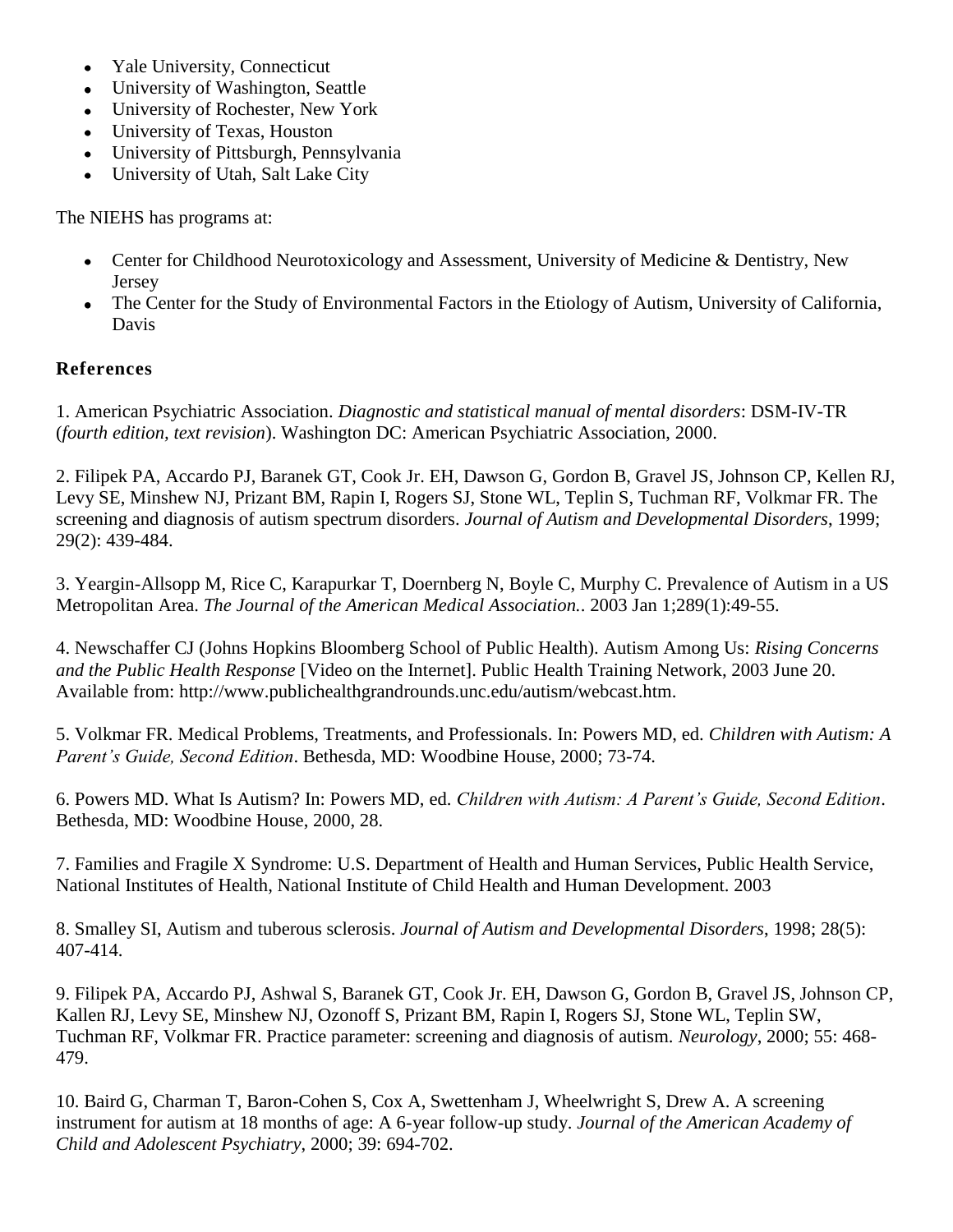11. Robbins DI, Fein D, Barton MI, Green JA. The modified checklist for autism in toddlers: an initial study investigating the early detection of autism and pervasive developmental disorders. *Journal of Autism and Developmental Disorders*, 2001; 31(2): 149-151.

12. Stone WL, Coonrod EE, Ousley OY. Brief report: screening tool for autism in two-year-olds (STAT): development and preliminary data. *Journal of Autism and Developmental Disorders*, 2000; 30(6): 607-612.

13. Berument SK, Rutter M, Lord C, Pickles A, Bailey A. Autism Screening Questionnaire: diagnostic validity. *British Journal of Psychiatry*, 1999; 175: 444-451.

14. Ehlers S, Gillberg C, Wing L. A screening questionnaire for Asperger syndrome and other high-functioning autism spectrum disorders in school age children. *Journal of Autism and Developmental Disorders*, 1999; 29(2): 129-141.

15. Garnett MS, Attwood AJ. The Australian scale for Asperger's syndrome. In: Attwood, Tony. *Asperger's Syndrome: A Guide for Parents and Professionals*. London: Jessica Kingsley Publishers, 1997.

16. Scott FJ, Baron-Cohen S, Bolton P, Brayne C. The Cast (Childhood Asperger Syndrome Test): preliminary development of a UK screen for mainstream primary-school-age children. *Autism*, 2002; 2(1): 9-31.

17. Tadevosyan-Leyfer O, Dowd M, Mankoski R, Winklosky B, Putnam S, McGrath L, Tager-Flusberg H, Folstein SE. A principal components analysis of the autism diagnostic interview-revised. *Journal of the American Academy of Child and Adolescent Psychiatry*, 2003; 42(7): 864-872.

18. Lord C, Risi S, Lambrecht L, Cook EH, Leventhal BL, DiLavore PC, Pickles A, Rutter M. The autism diagnostic observation schedule-generic: a standard measure of social and communication deficits associated with the spectrum of autism. *Journal of Autism and Developmental Disorders*, 2000; 30(3): 205-230.

19. Van Bourgondien ME, Marcus LM, Schopler E. Comparison of DSM-III-R and childhood autism rating scale diagnoses of autism. *Journal of Autism and Developmental Disorders*, 1992; 22(4): 493-506.

20. Department of Health and Human Services. Mental Health: A Report of the Surgeon General. Rockville, MD: Department of Health and Human Services, Substance Abuse and Mental Health Services Administration, Center for Mental Health Services, National Institute of Mental Health, 1999.

21. Lovaas OI. Behavioral treatment and normal educational and intellectual functioning in young autistic children. *Journal of Consulting and Clinical Psychology*, 1987; 55: 3-9.

22. McEachin JJ, Smith T, Lovaas OI. Long-term outcome for children with autism who received early intensive behavioral treatment. *American Journal on Mental Retardation*, 1993; 97: 359-372.

23. Couper JJ, Sampson AJ. Children with autism deserve evidence-based intervention. *Medical Journal of Australia*, 2003; 178: 424-425.

24. American Academy of Pediatrics Committee on Children With Disabilities. The pediatrician's role in the diagnosis and management of autistic spectrum disorder in children. *Pediatrics*, 2001; 107(5): 1221-1226.

25. Dunlap G, Foxe L. Teaching students with autism. *ERIC EC Digest #E582*, 1999 October.